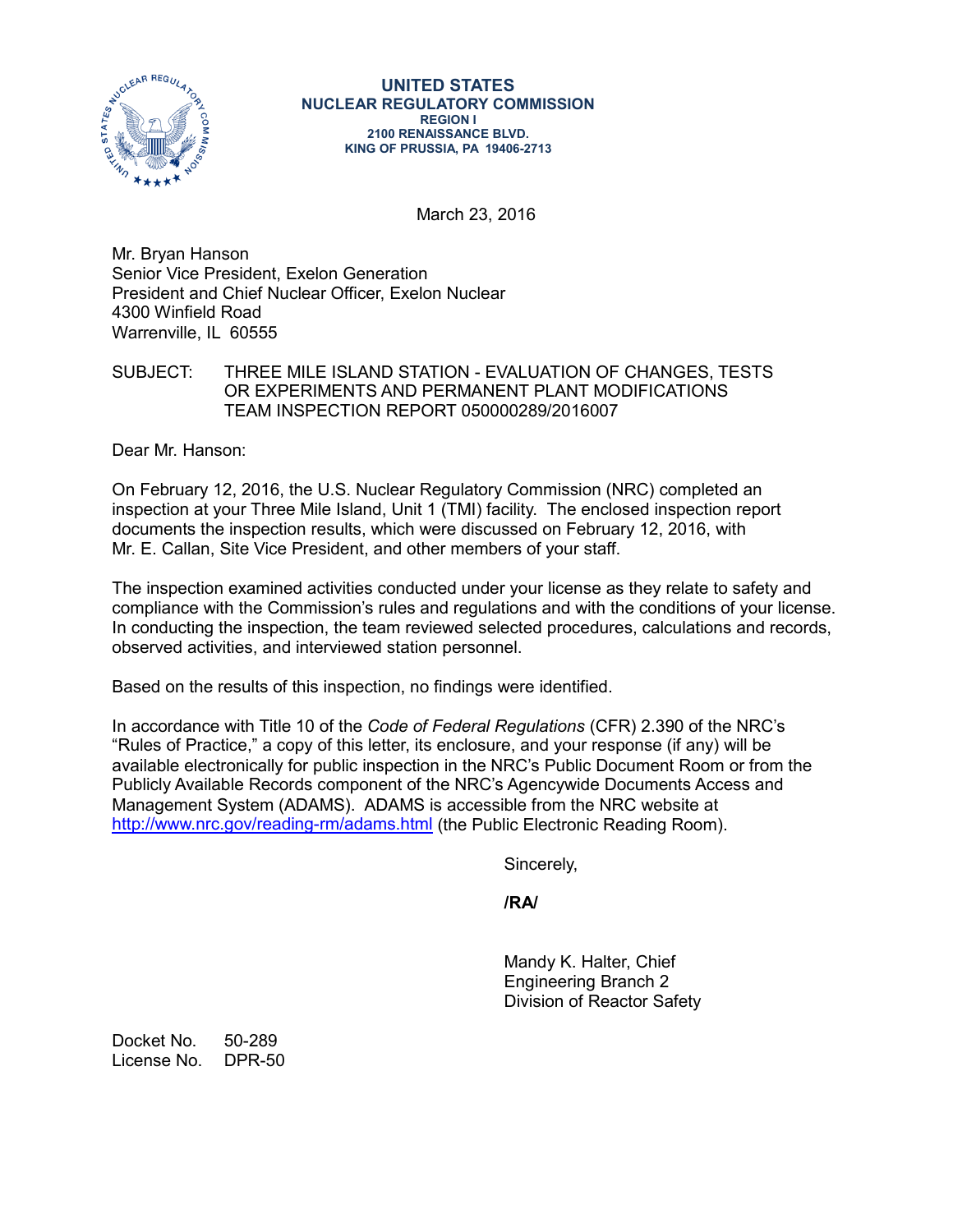B. Hanson **-2-**

Enclosure: Inspection Report 05000289/2016007 w/ Attachment: Supplemental Information

cc w/encl: Distribution via ListServ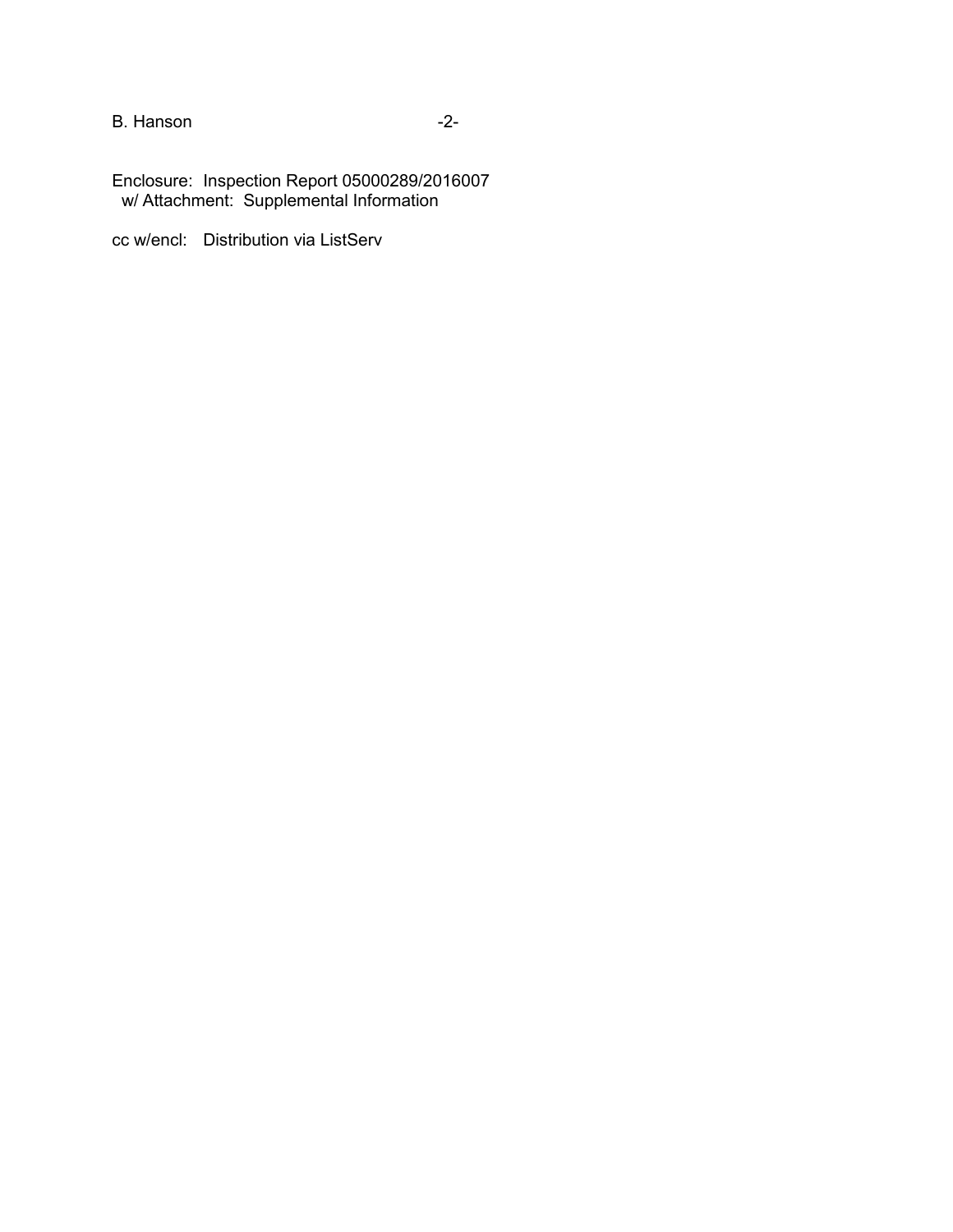### B. Hanson **B.** Hanson

Letter to Mr. Bryan Hanson from Ms. Mandy K. Halter dated March 23, 2016

SUBJECT: THREE MILE ISLAND STATION - EVALUATION OF CHANGES, TESTS OR EXPERIMENTS AND PERMANENT PLANT MODIFICATIONS TEAM INSPECTION REPORT 050000289/2016007

Enclosure: Inspection Report 05000289/2016007 w/ Attachment: Supplemental Information

cc w/encl: Distribution via ListServ

Distribution w/encl: (via e-mail) DDorman, RA DLew, DRA MScott, DRP RMcKinley, DRP RLorson, DRS BSmith, DRS SKennedy, DRP SShaffer, DRP SElkhiamy, DRP DWerkheiser, DRP, SRI LCruz, DRP, Actg RI (*01-10-16 – 3-19-16)* LDumont, DRP, Actg RI (03-06-16 – 5-14-16) D. Kern, DRS M. Halter, DRS ADiaz, DRP, AA TClark, RI, OEDO RidsNrrPMThreeMileIsland Res RidsNrrDorlLpl1-2 Res ROPReports Res

DOCUMENT NAME: G:\DRS\Engineering Branch 2\Kern\Inspecton Reports\2016\TMI MODS Report 2016007.docx ADAMS ACCESSION NUMBER: ML 16084A088

| II ☑ SUNSI Review |            | ⊠ Non-Sensitive | ☑ Publicly Available |
|-------------------|------------|-----------------|----------------------|
| <b>OFFICE</b>     | RI/DRS     | RI/DRP          | RI/DRS               |
| <b>NAME</b>       | DKern/     | SKennedy/       | MHalter/             |
| <b>DATE</b>       | 03/23/2016 | 03/23/2016      | 03/23/2016           |

**OFFICIAL RECORD COPY**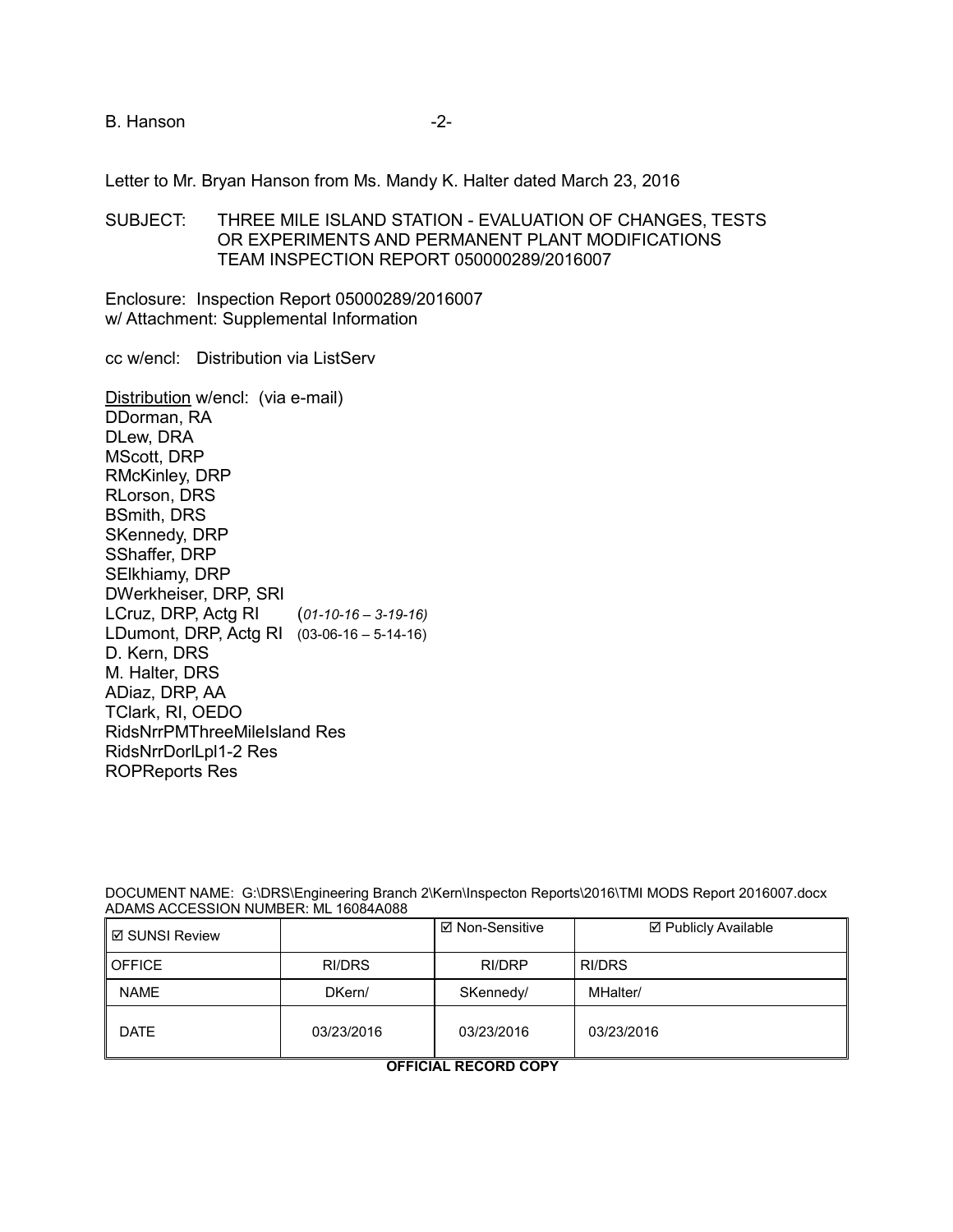# **U.S. NUCLEAR REGULATORY COMMISSION REGION I**

| Docket No.:               | 50-289                                                                                                                                                                 |
|---------------------------|------------------------------------------------------------------------------------------------------------------------------------------------------------------------|
| License No.:              | <b>DPR-50</b>                                                                                                                                                          |
| Report No.:               | 0500089/2016007                                                                                                                                                        |
| Licensee:                 | Exelon                                                                                                                                                                 |
| Facility:                 | Three Mile Island Nuclear Power Plant                                                                                                                                  |
| Location:                 | Middletown, PA                                                                                                                                                         |
| <b>Inspection Period:</b> | January 25 through February 12, 2016                                                                                                                                   |
| Inspectors:               | D. Kern, Senior Reactor Inspector, Division of Reactor Safety<br>(DRS), Team Leader<br>J. Richmond, Senior Reactor Inspector, DRS<br>T. O'Hara, Reactor Inspector, DRS |
| Approved By:              | Mandy K. Halter, Chief<br><b>Engineering Branch 2</b><br>Division of Reactor Safety                                                                                    |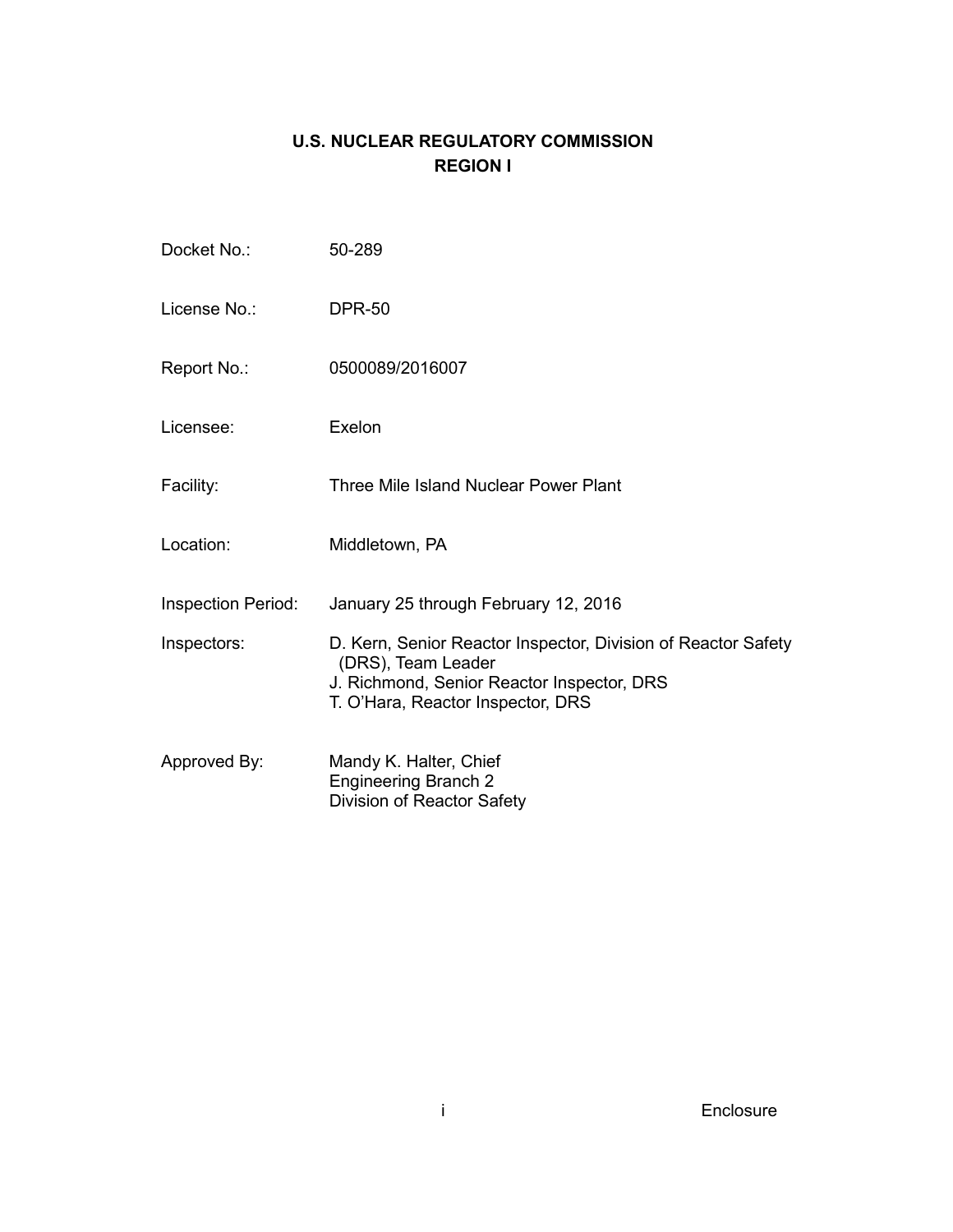## **SUMMARY**

IR 05000289/2016007; 1/25/2016-2/12/2016; Three Mile Island Unit 1 (TMI); Engineering Specialist Plant Modifications Inspection.

This report covers a two week on-site inspection period of the evaluations of changes, tests, or experiments and permanent plant modifications. The inspection was conducted by three region based engineering inspectors. No findings were identified. The NRC's program for overseeing the safe operation of commercial nuclear power reactors is described in NUREG-1649, "Reactor Oversight Process," Revision 5, dated February 2014.

## **Other Findings**

A violation of very low safety significance identified by Exelon was reviewed by the inspectors. Corrective actions taken or planned were entered into Exelon's corrective action program. This violation and corrective action tracking number are listed in Section 4OA7 of this report.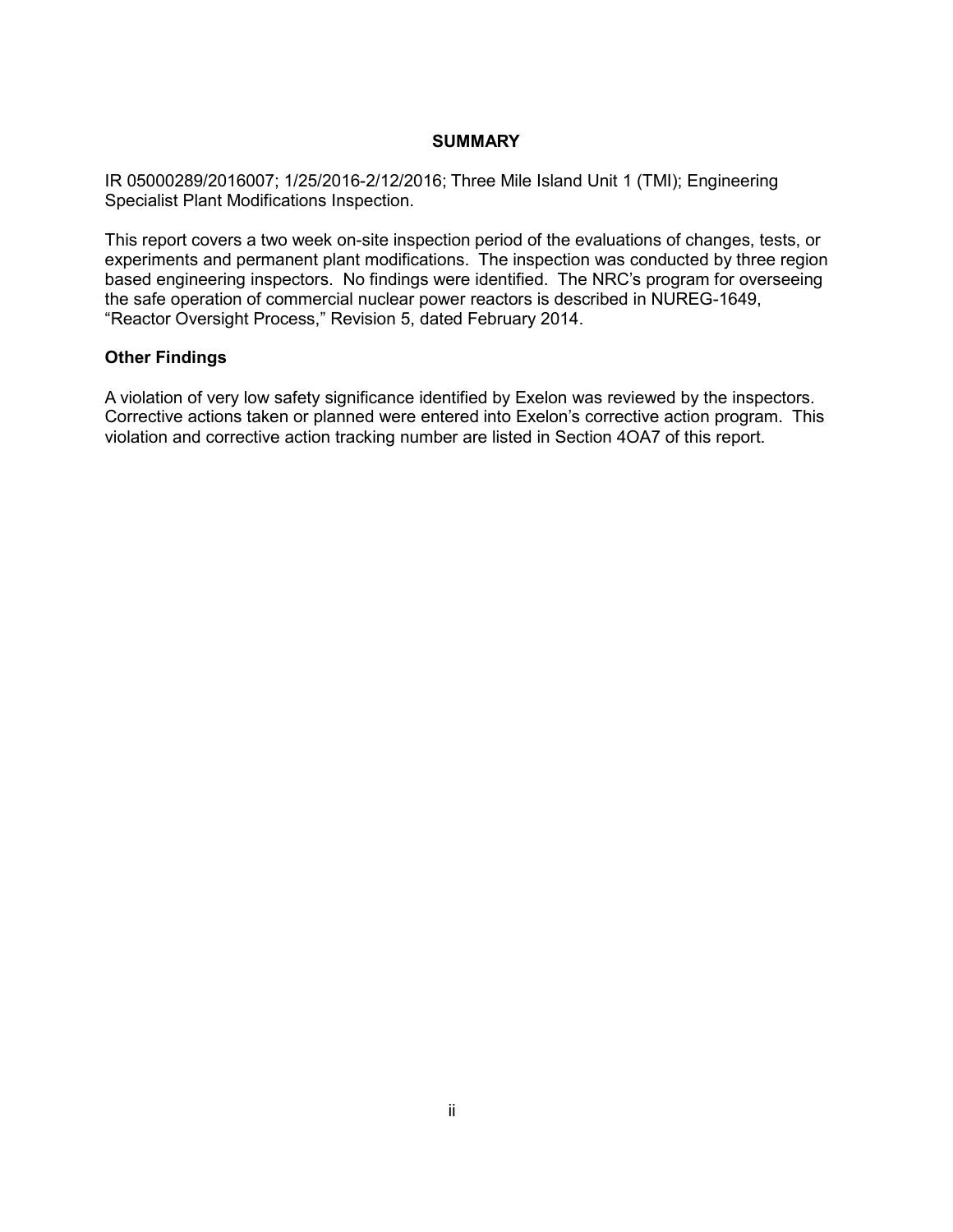## **REPORT DETAILS**

# **1**. **REACTOR SAFETY**

## **Cornerstones: Initiating Events, Mitigating Systems, and Barrier Integrity**

#### 1R17 Evaluations of Changes, Tests, or Experiments and Permanent Plant Modifications (IP 71111.17)

### .1 Evaluations of Changes, Tests, or Experiments (26 samples)

## a. Inspection Scope

The team reviewed four safety evaluations to determine whether the changes to the facility or procedures, as described in the Updated Final Safety Analysis Report (UFSAR), had been reviewed and documented in accordance Title 10 of the Code of Federal Regulations (10 CFR) 50.59 requirements. In addition, the team evaluated whether Exelon had been required to obtain U.S. Nuclear Regulatory Commission (NRC) approval prior to implementing the changes. The team interviewed plant staff and reviewed supporting information including calculations, analyses, design change documentation, procedures, the UFSAR, Technical Specifications (TS), and plant drawings to assess the adequacy of the safety evaluations. The team compared the safety evaluations and supporting documents to the guidance and methods provided in Nuclear Energy Institute (NEI) 96 07, "Guidelines for 10 CFR 50.59 Evaluations," Revision 1, as endorsed by NRC Regulatory Guide 1.187, "Guidance for Implementation of 10 CFR 50.59, Changes, Tests, and Experiments," to determine the adequacy of the safety evaluations.

The team also reviewed a sample of twenty-two 10 CFR 50.59 screenings, applicability reviews, item equivalency changes, commercial change packages, equivalency change packages, temporary configuration change packages, and commercial grade dedications for which Exelon had concluded that a safety evaluation was not required. These reviews were performed to assess whether Exelon's threshold for performing safety evaluations was consistent with 10 CFR 50.59. The sample included design changes, calculations, and procedure changes.

The team reviewed the safety evaluations and screenings that Exelon had performed and approved during the time period covered by this inspection not previously reviewed by NRC inspectors. All safety evaluations since the last modifications inspection were reviewed, and the screenings and applicability determinations selected were based on the safety significance, risk significance, and complexity of the change to the facility.

In addition, the team compared Exelon's administrative procedures used to control the screening, preparation, review, and approval of safety evaluations to the guidance in NEI 96-07 to determine whether the procedures adequately implemented the requirements of 10 CFR 50.59. The reviewed safety evaluations and screenings are listed in the Attachment.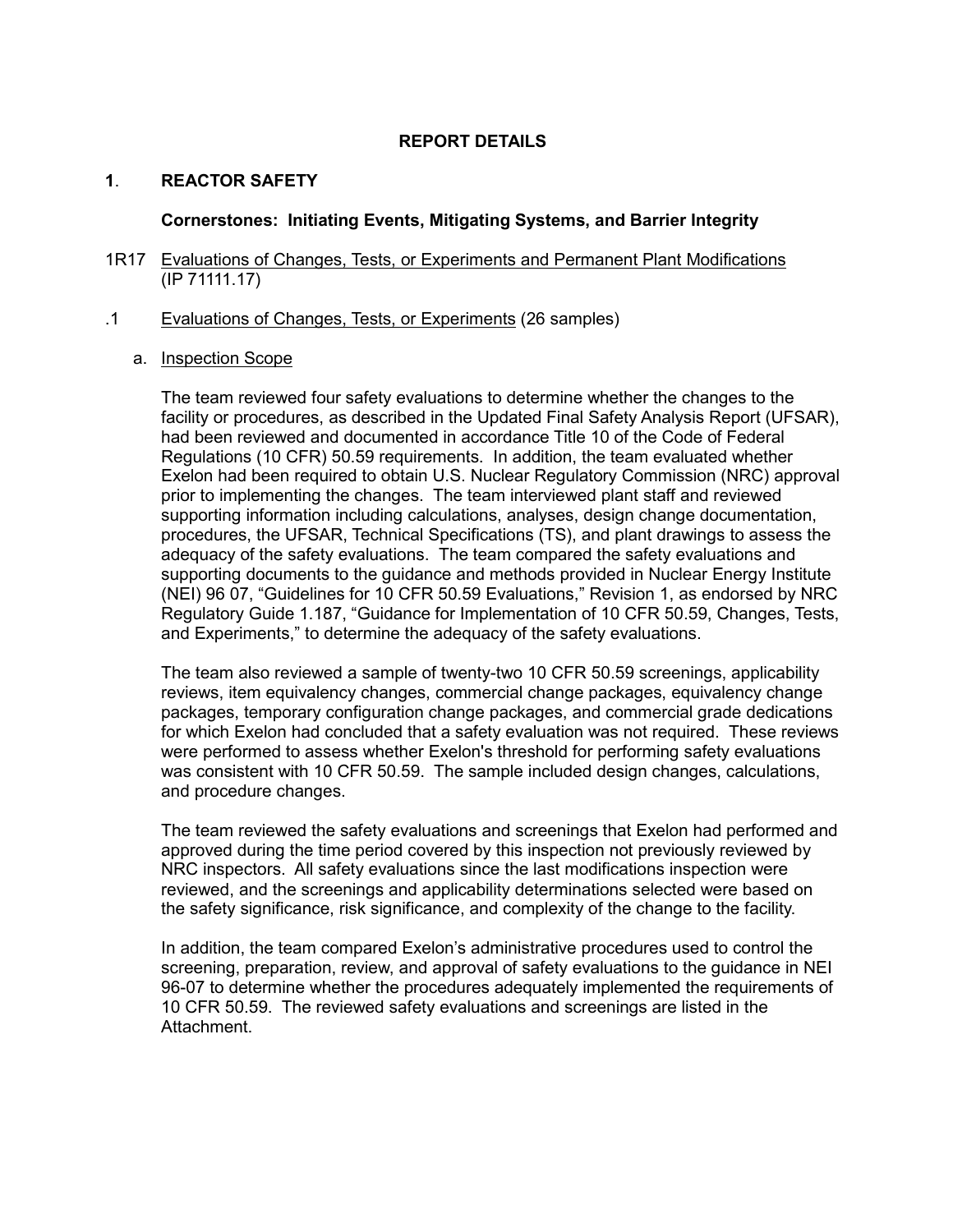## b. Findings

No findings were identified.

## .2 Permanent Plant Modifications (11 samples)

## .2.1 Bypass of the Closed Torque Switch for MU-V-2B Letdown Cooler Outlet Isolation Valve

## a. Inspection Scope

The team reviewed design change package (DCP) 13-00200, which electrically bypassed the closed torque switch contact in motor operated valve (MOV) MU-V-2B, 'B' Letdown Cooler Outlet Isolation Valve, until hard seat contact was obtained. The valve was normally open and provided a flow path for the Makeup and Purification System. The safety function was to automatically close on an Engineered Safeguards Actuation Signal to provide reactor building containment isolation. Exelon implemented the modification to ensure full motor capability was available to close the valve in order to improve the design margins. The increased margin allowed Exelon to decrease the test frequency and thereby decrease personnel radiation exposure (i.e., MOV was located in a high radiation area).

The team reviewed the modification to verify the design and licensing bases, and performance capability of the MOV had not been degraded by the modification. The team interviewed design engineers, and reviewed design drawings, engineering evaluations and analyses, MOV calculations, and diagnostic test results to determine whether the modification satisfied design and licensing requirements. In addition, the team reviewed post modification test (PMT) results and associated maintenance work orders to verify whether Exelon had appropriately implemented the modification and maintained adequate configuration control.

The team also reviewed corrective action issue reports (IR) and the Makeup and Purification System health report to determine whether there were reliability or performance issues that may have resulted from the modification. The 10 CFR 50.59 screening determination associated with this modification was also reviewed, as described in Section 1R17.1 of this report. The documents reviewed are listed in the Attachment.

## b. Findings

No findings were identified.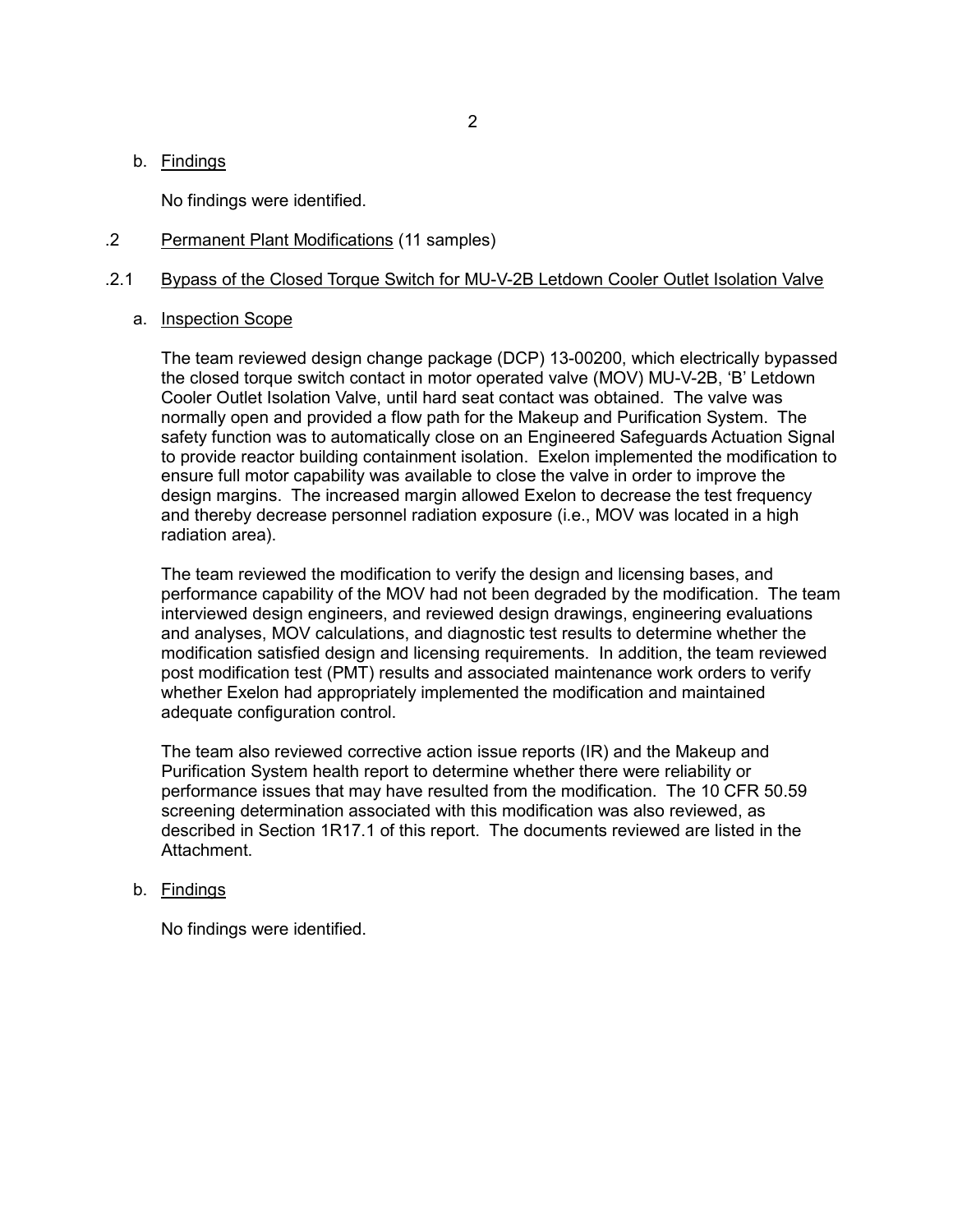#### 2.2 Fuse Replacements in the Emergency and Station Blackout Diesel Generators

#### a. Inspection Scope

The team reviewed equivalent change package (ECP) 15-00159, which replaced the potential transformer (PT) primary fuses for the emergency diesel generators and the station blackout diesel generator. The diesel generator control circuits used a PT which was protected by primary current limiting fuses. During a review of industry operating experience, Exelon identified manufacturing defects in certain manufacturer type fuses and determined that the existing diesel generator primary PT fuses were the same manufacturer type. Although there had been no related fuse failures at TMI, Exelon determined that replacement of the suspect fuses with a different manufacturer type was a reasonable action to preclude a future diesel failure. This modification replaced the existing PT fuses with a Non-Like-for-Like fuse type because no suitable like-for-like fuse type was commercially available.

The team reviewed the modification to verify the design and licensing bases, and performance capability of the diesel generators had not been degraded by the modification. The team interviewed design engineers, and reviewed design drawings, engineering evaluations and analyses, and over-current coordination calculations to determine whether the modification satisfied design and licensing requirements. In addition, the team reviewed PMT results and associated maintenance work orders to verify whether Exelon had appropriately implemented the modification and maintained adequate configuration control. The team also assessed Exelon's treatment of unverified design assumptions during the fuse selection, qualification, and installation processes.

The team also reviewed IRs and system health reports for the emergency and station blackout diesel generators to determine whether there were reliability or performance issues that may have resulted from the modification. The 10 CFR 50.59 screening determination associated with this modification was also reviewed, as described in Section 1R17.1 of this report. The documents reviewed are listed in the Attachment.

b. Findings

No findings were identified.

#### 2.3 Fuse Additions to Previously Unfused Direct Current Motor Control Circuits

#### a. Inspection Scope

The team reviewed DCP 14-00279, which installed fuses in the control circuits for GN-P-2, Generator Emergency Seal Oil Pump, and LO-P-9A/B, Feedwater Pump Emergency Oil Pumps. During a review of industry operating experience, Exelon determined that the direct current (DC) control circuits for the above non-safety related pump motors did not have adequate over-current protection. Exelon postulated that fire damage to the unprotected DC circuits could cause secondary fires in other fire areas and, as a consequence, adversely affect fire-safe shutdown equipment. This modification added over-current protection fuses to the affected motor control circuits.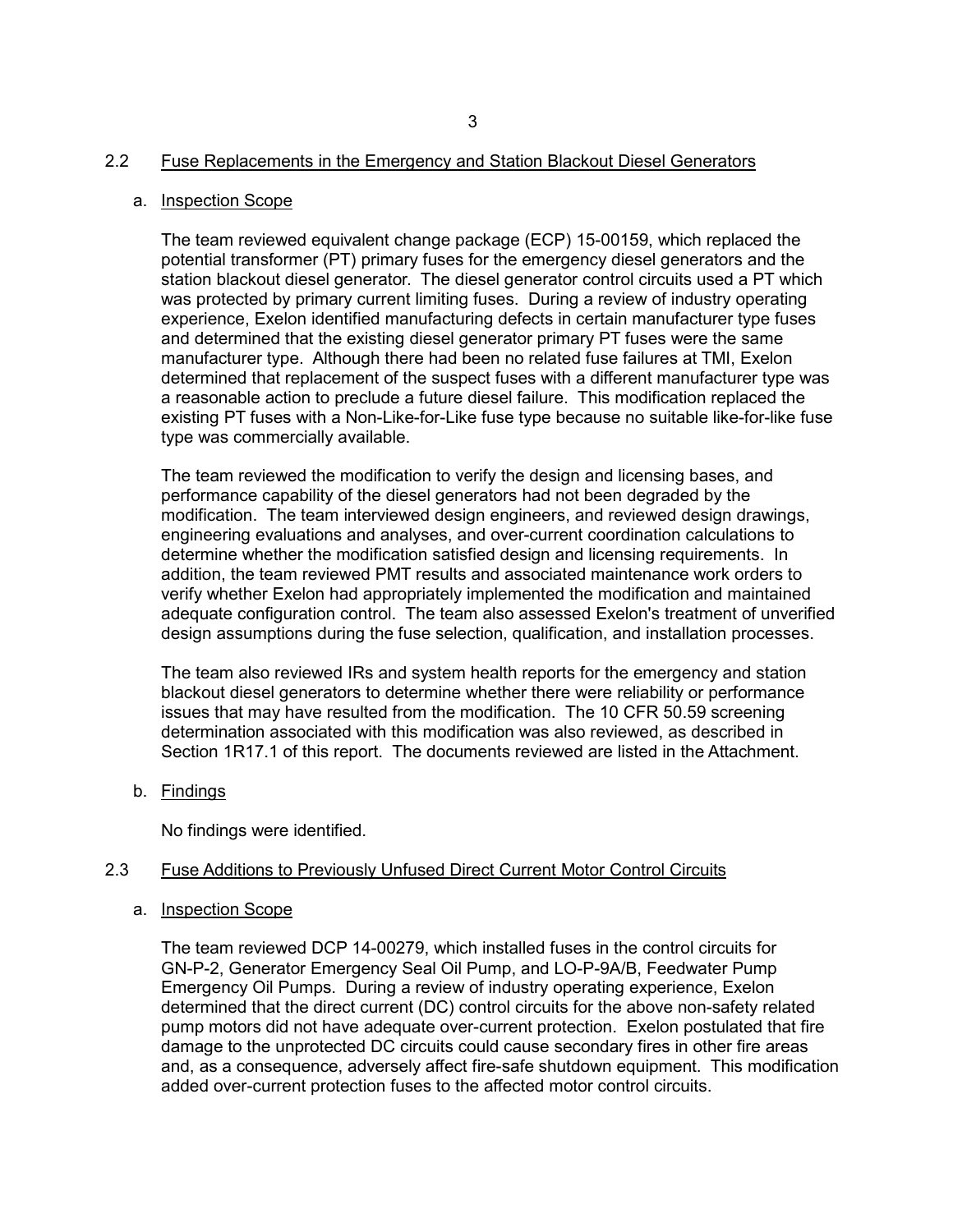The team reviewed the modification to verify the design and licensing bases, and performance capability of the affected equipment had not been degraded by the modification. The team interviewed design engineers, and reviewed design drawings, engineering evaluations and analyses, and over-current coordination calculations to determine whether the modification satisfied design and licensing requirements. In addition, the team reviewed PMT results and associated maintenance work orders to verify whether Exelon had appropriately implemented the modification and maintained adequate configuration control. The team also assessed Exelon's treatment of unverified design assumptions during the modification process.

The team also reviewed IRs and system health reports for the affected systems to determine whether there were reliability or performance issues that may have resulted from the modification. The 10 CFR 50.59 screening determination associated with this modification was also reviewed, as described in Section 1R17.1 of this report. The documents reviewed are listed in the Attachment.

b. Findings

No findings were identified.

## .2.4 Control Rod Drive Mechanism Replacement Project

a. Inspection Scope

The team reviewed engineering change request (ECR) 12-00217, which replaced the original, obsolete Type A control rod drive mechanisms (CRDM) with new TYPE C CRDMs. Other changes included in this modification were: (a) a new fiberglass position indicator tube, (b) an additional limit switch to the in-limit and out-limit circuits, and (c) added in-limit and out-limit test points to allow individual testing of each of the two outlimit switches. At TMI the limit test points are not required. AREVA had removed the inlimit test point wiring but not the out-limit test point wiring that goes to the digital control rod drive control system (DCRDCS). The out-limit test points use a previously spared wire that is grounded to the DCRDCS ground bus. This shorting to ground prevented the out-limit circuit from performing its intended function. This revision to the CRDM design removed the ground on that wire, removed two other spare wires, and revised affected drawings. The 50.59 screening and testing requirements were not affected by this revision because the intended function was restored. Additionally, Exelon replaced the previous CRDM support structure because AREVA changed the support plate clamping mechanism to the CRDM.

The team reviewed the modification to verify the design and licensing bases, and performance capability of the replacement CRDMs had not been degraded by the modification. The team interviewed design engineers, and reviewed design drawings, engineering evaluations and analyses, and diagnostic test results to determine whether the modification satisfied design and licensing requirements. In addition, the team reviewed PMT results and associated maintenance work orders to verify whether Exelon had appropriately implemented the modification and maintained adequate configuration control.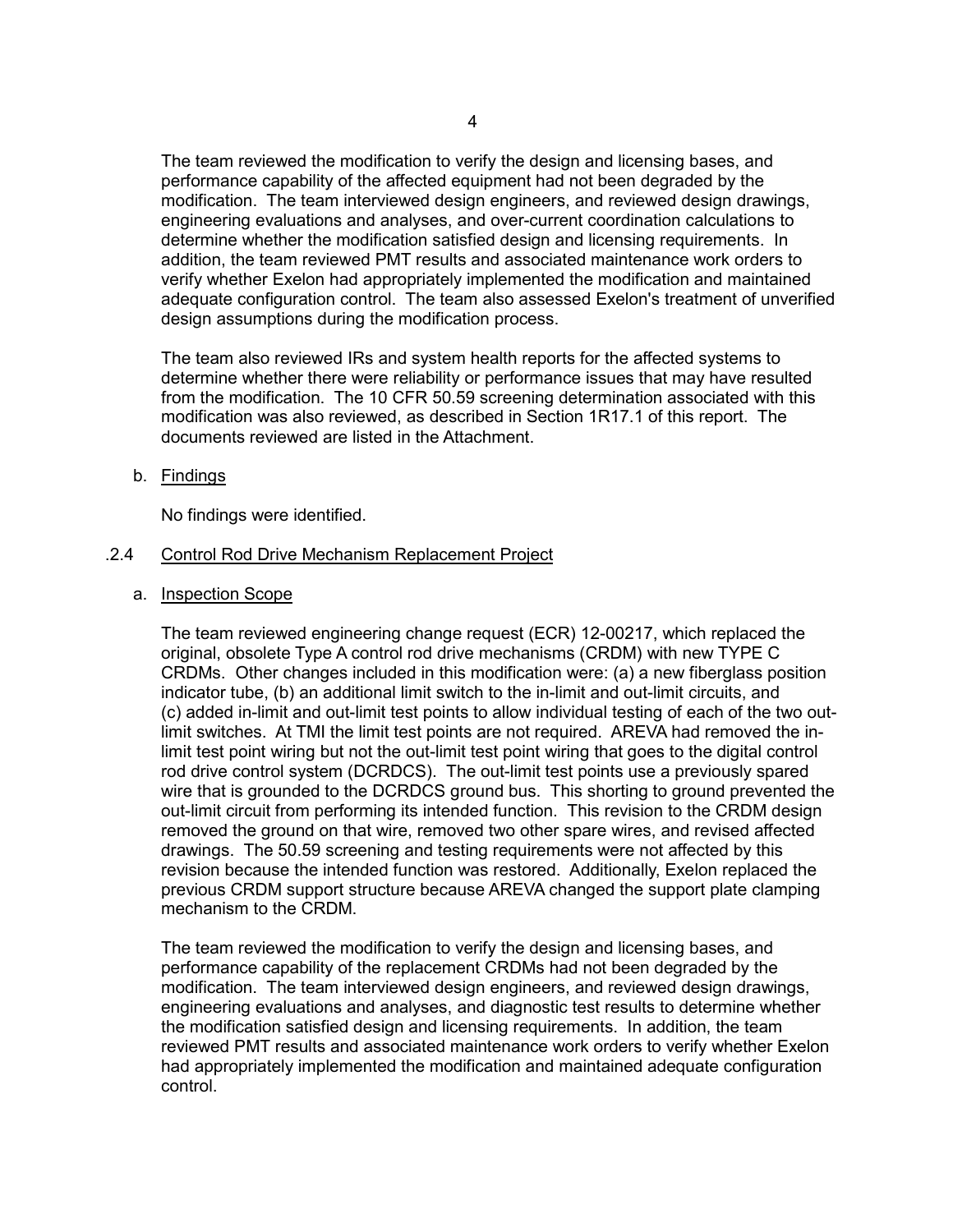The team also reviewed IRs to determine whether there were reliability or performance issues that may have resulted from the modification. The 10 CFR 50.59 screening determination associated with this modification was also reviewed, as described in Section 1R17.1 of this report. The documents reviewed are listed in the Attachment.

#### b. Findings

No findings were identified.

#### 2.5 Replacement Middle and Lower Pressurizer Heater Bundles

#### a. Inspection Scope

The team reviewed ECR 12-00278, which replaced the middle and lower pressurizer heater bundles (PHB) to address corrosion and heater capacity issues. Additionally, the modification documented fatigue analysis and installation of shims to address bearing stress issues. The TMI pressurizer has three (3) heater bundles; an upper, middle, and lower. The diaphragm plates for the original TMI pressurizer heater bundles were fabricated from SB-168 (Alloy 600) and seal welded with Alloy 82/182 weld filler material to the stainless steel weld buttering applied to the pressurizer vessel carbon steel base material. Alloy 600 and associated weld filler materials have shown a propensity for primary water stress corrosion cracking (PWSCC), especially in components subjected to higher operating temperatures such as the pressurizer.

In 2013, modification ECR 12-00278 was implemented to replace the lower PHB with an AREVA Replaceable Element Pressurizer Heater Bundle (REPHB), whose diaphragm plate was fabricated from SA-240, Type 304 stainless steel. The middle PHB was replaced with a new PHB design which uses SA-182, Grade F304 stainless steel diaphragm plates and Alloy 52M seal welds. The materials for each heater bundle were selected, in part, because they were not susceptible to PWSCC. Cover plate shims were installed with the new PBHs to ensure American Society of Mechanical Engineers (ASME), Section III, NB-3227.1 bearing stress requirements were met. Installation of the new pressurizer heater bundles also restored full heater capacity.

In August 2012, the original upper PHB was replaced under ECRs 04-00675 Revision 1 (electrical portion) and 04-00375 Rev. 1 (mechanical portion), due to leakage from the diaphragm plate seal weld. The new heater bundle was an AREVA REPHB, whose diaphragm plate was fabricated from SA-240, Type 304 stainless steel and not susceptible to PWSCC. Cover plate shims were installed to address a bearing stress design issue. Modification ECR 12-00278 scope included documentation of the associated engineering analysis to ensure ASME Code allowable bearing stress requirements were met.

The team reviewed the modification to verify the design and licensing bases, and performance capability of the replaced or repaired heater bundles were not degraded by the modification. The team interviewed design engineers, and reviewed design drawings, engineering evaluations and analyses, and over-current coordination calculations to determine whether the modification satisfied design and licensing requirements.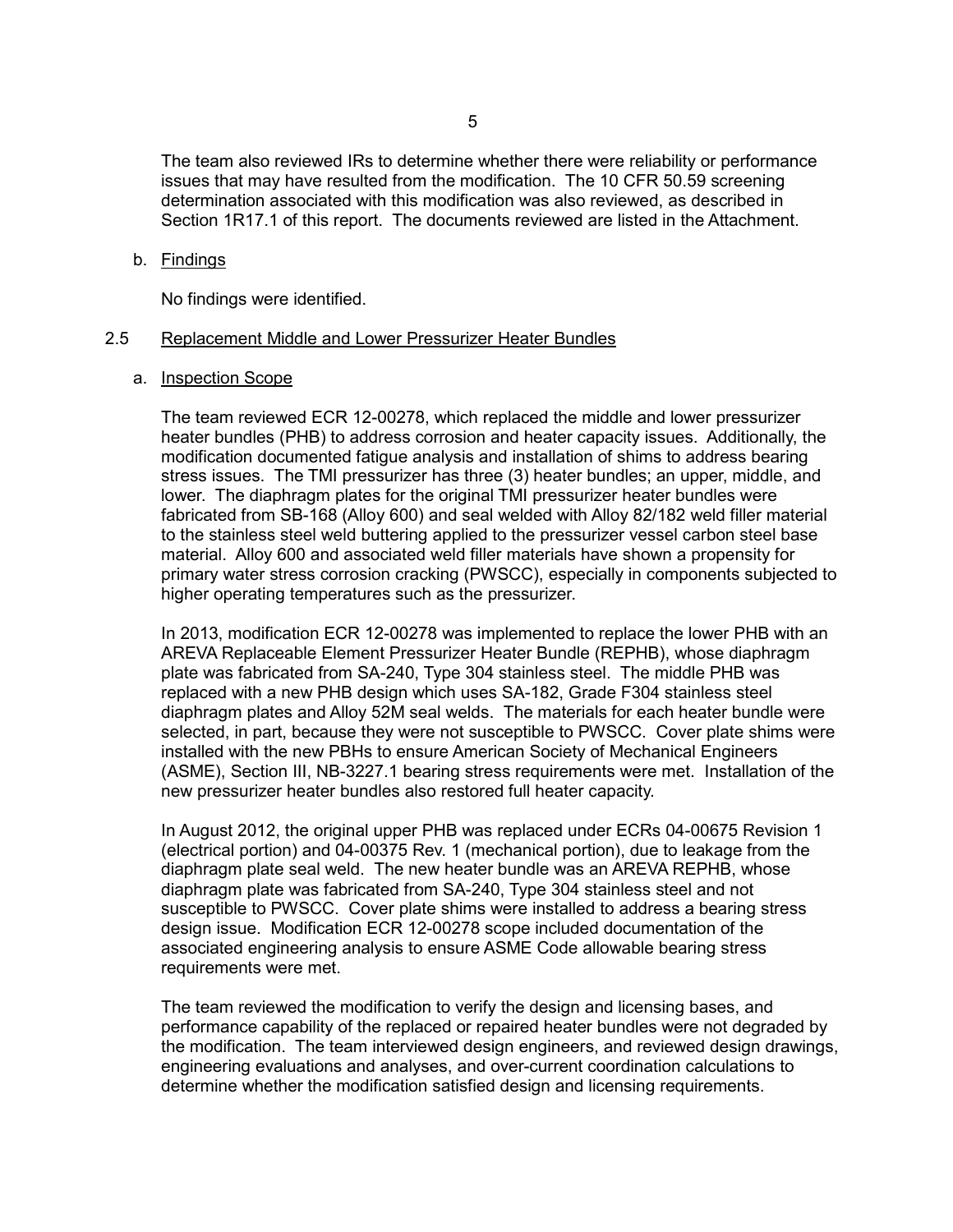In addition, the team reviewed PMT results and associated maintenance work orders to verify whether Exelon had appropriately implemented the modification and maintained adequate configuration control. The 10 CFR 50.59 screening determination associated with this modification was also reviewed, as described in Section 1R17.1 of this report. The documents reviewed are listed in the Attachment.

## b. Findings

No findings were identified.

## 2.6 Condensate Storage Tank 'A' Buried Piping Mitigation

## a. Inspection Scope

The team reviewed ECR 12-00370, which replaced condensate storage tank buried piping which was prone to leakage due to corrosion of the original carbon steel piping. The original carbon steel piping was replaced with stainless steel piping of the same size and wall thickness. Additionally, an epoxy coating was applied to the replaced piping exterior to further preserve and extend service life of the new piping. Exelon also completed a net positive suction head calculation to ensure the piping replacement had not affected the design flow of the new piping system.

The team reviewed the modification to verify the design and licensing bases, and performance capability of the affected equipment had not been degraded by the modification. The team interviewed design engineers, and reviewed design drawings, engineering evaluations and analyses. In addition, the team reviewed PMT results and associated maintenance work orders to verify whether Exelon had appropriately implemented the modification and maintained adequate configuration control. The team also assessed Exelon's treatment of unverified design assumptions during the modification process.

The team also reviewed IRs and the system health reports for the affected systems to determine whether there were reliability or performance issues that may have resulted from the modification. The 10 CFR 50.59 screening determination associated with this modification was also reviewed, as described in Section 1R17.1 of this report. The documents reviewed are listed in the Attachment.

# b. Findings

No findings were identified.

# 2.7 T1R20 Pressurizer Heater Bundle Replacements – Electrical

## a. Inspection Scope

The team reviewed ECR 12-00441, which completed new cabling and electrical service to the Lower and Middle replacement pressurizer heater bundles, including cable trays and distribution breakers. The team reviewed the modification to verify the design and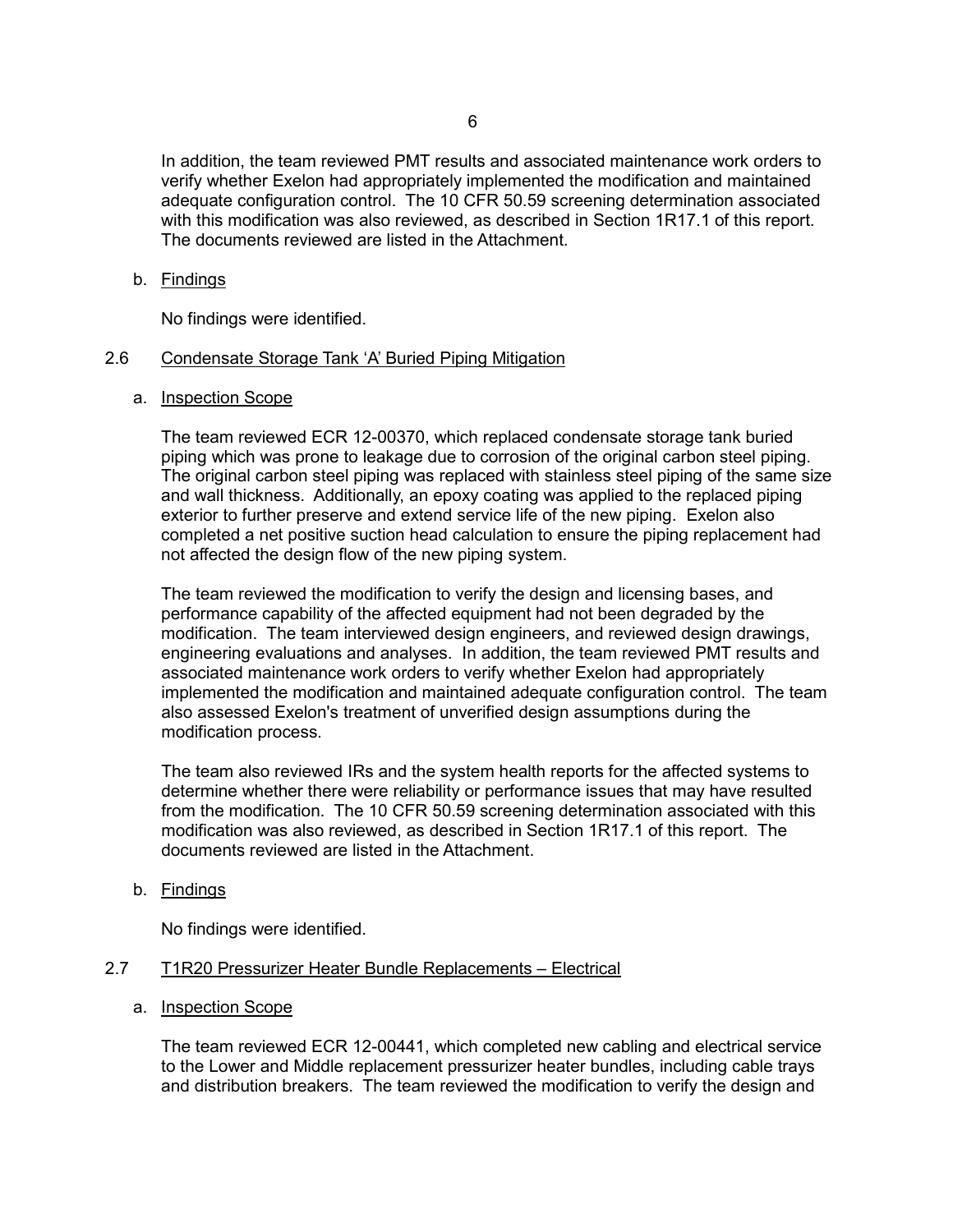licensing bases, and performance capability of the affected equipment had not been degraded by the modification. The team interviewed design engineers, and reviewed design drawings, engineering evaluations and analyses. In addition, the team reviewed PMT results and associated maintenance work orders to verify whether Exelon had appropriately implemented the modification and maintained adequate configuration control. The team also assessed Exelon's treatment of unverified design assumptions during the modification process.

The team also reviewed IRs and the system health reports for the affected systems to determine whether there were reliability or performance issues that may have resulted from the modification. The 10 CFR 50.59 screening determination associated with this modification was also reviewed, as described in Section 1R17.1 of this report. The documents reviewed are listed in the Attachment.

b. Findings

No findings were identified.

#### 2.8 Engineered Safeguards Actuation System Cabinet 1B and 5A Relay Replacement

a. Inspection Scope

The team reviewed ECR TM 12-00471, Revision 3 which evaluated replacement of 238 engineered safeguards actuation system (ESAS) relays. The team also reviewed ECR 13-00041, specifically written to replace the 18 ESAS relays located within ESAS Cabinets 1B and 5A and remove one spare relay. The affected ESAS functions included high pressure injection, low pressure injection, and containment isolation and cooling. The existing Joslyn-Clark control relays were obsolete and had experienced, armature misalignment, abnormal buzzing, high resistance contacts, and high plunger assembly friction. They were replaced with Cutler Hammer Type D26M relays. At the time of this inspection, approximately 160 relays had been replaced. Replacement of the remaining 80 ESAS relays was planned to complete later in 2016.

The team reviewed the modification to verify the design and licensing bases had not been degraded by the relay replacement modification. The team interviewed the responsible engineer and reviewed associated evaluations to verify that the modified configuration and relay operating characteristics were consistent with design assumptions. The team conducted a walkdown of the installed replacement relays in ESAS Cabinets 1B and 5A. Drawings requiring revision due to the modification were reviewed to verify appropriate changes were made, and PMT results were reviewed to verify that the testing confirmed acceptable relay installation and operation. The 10 CFR 50.59 screening determination associated with this modification was reviewed as described in section 1R17.1 of this report. The documents reviewed are listed in the Attachment.

#### b. Findings

No findings were identified.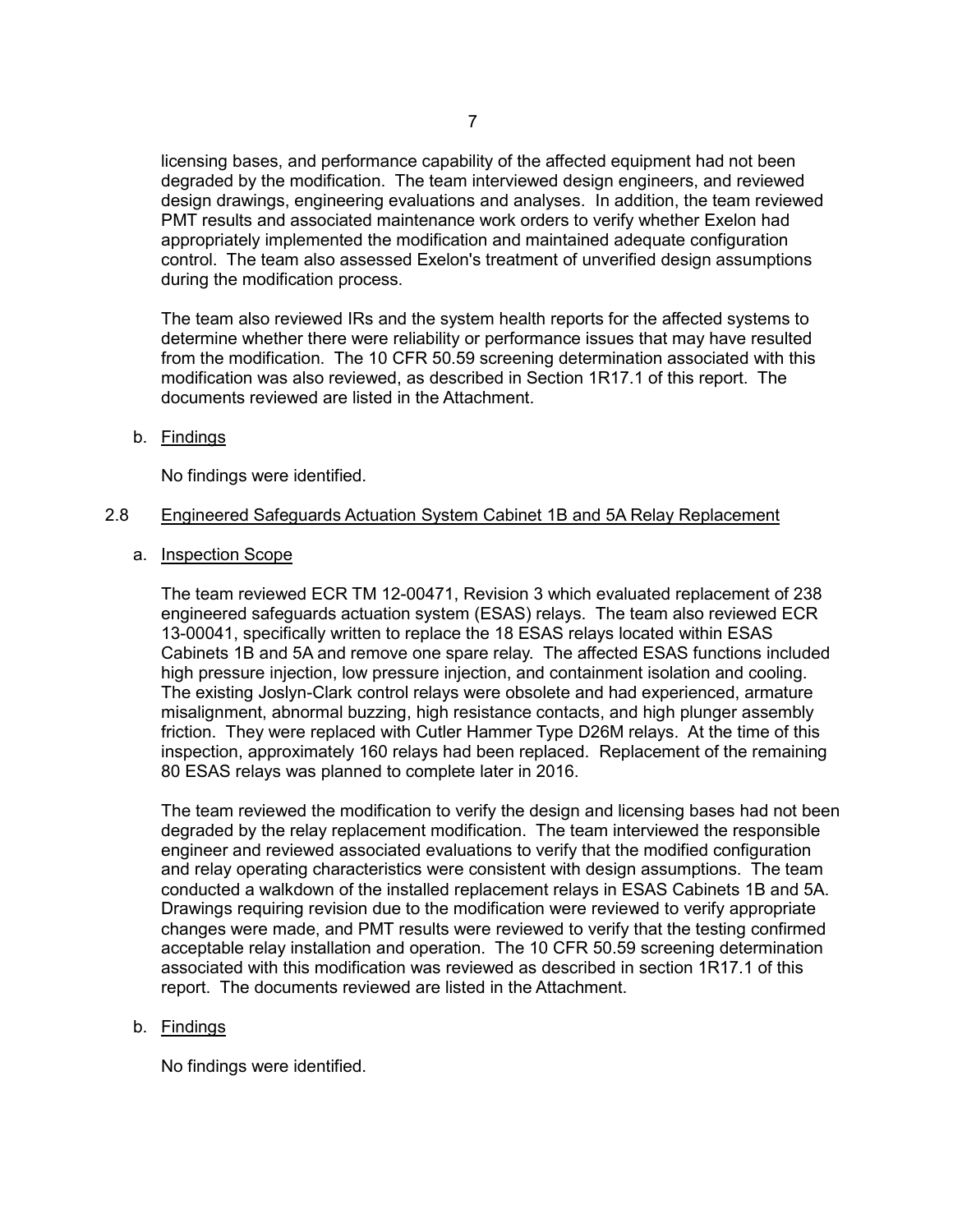#### 2.9 Reactor Coolant Pump RC-P-1A/B/C/D Low Leakage Seal Replacement

#### b. Inspection Scope

The team reviewed modification 13-00099, which replaced existing Westinghouse 93AS cartridge seals with Flowserve N-9000 low leakage seals and associated instrumentation on all four reactor coolant pumps (RCP). The existing seals were vulnerable to excessive leakage during certain events (e.g., station blackout, loss of component cooling water, fire). The new seals were designed to minimize seal leakage after a loss of RCP seal cooling event. The new seal assembly has three redundant stages, each of which can handle full reactor coolant system pressure. The new seal assembly also includes an abeyance seal designed to actuate and significantly limit seal assembly leakage in a scenario where the three primary seals have failed. Consequently, the new seal design extends the coping time following a beyond design basis external event, such as extended loss of all AC power concurrent with a loss of ultimate heat sink. Installation of this modification is a portion of TMI's strategy to comply with NRC Order EA 12-049, "Order Modifying Licenses with Regard to Requirements for Mitigation Strategies for Beyond-Design-Basis External Events," issued following the 2011 Fukushima Daiichi accident. Additionally, this modification enabled the RCP seal replacement interval to be extended (from every 4 years to once every 10 years) and reduced reliance on operator action in the event of a fire or loss of RCP seal cooling.

The team reviewed the modification to verify the design and licensing bases, and performance capability of the affected equipment had not been degraded by the modification. The team interviewed design engineers, and reviewed design drawings, engineering evaluations and analyses, and performed in-plant walkdowns of associated instrumentation and procedures to determine whether the modification satisfied design and licensing requirements. In addition, the team reviewed PMT results and associated maintenance work orders to verify whether Exelon had appropriately implemented the modification and maintained adequate configuration control.

The team also reviewed IRs and system health reports for the affected systems to determine whether there were reliability or performance issues that may have resulted from the modification. The 10 CFR 50.59 screening determination associated with this modification was also reviewed, as described in Section 1R17.1 of this report. The documents reviewed are listed in the Attachment.

## .2.10 Commercial Grade Dedication of Reactor Protection System Time Delay Relay

## a. Inspection Scope

The team reviewed commercial grade dedication (CGD) CGD-T1-93-0016, which certified commercially procured time delay relays for use in safety related applications including the reactor protection system RCP power monitor system. The RCP power monitor system provides a reactor trip signal when a sustained low voltage or loss of power condition to a RCP is detected, and a heat sink protection system actuation signal upon sensing loss power to all four RCPs.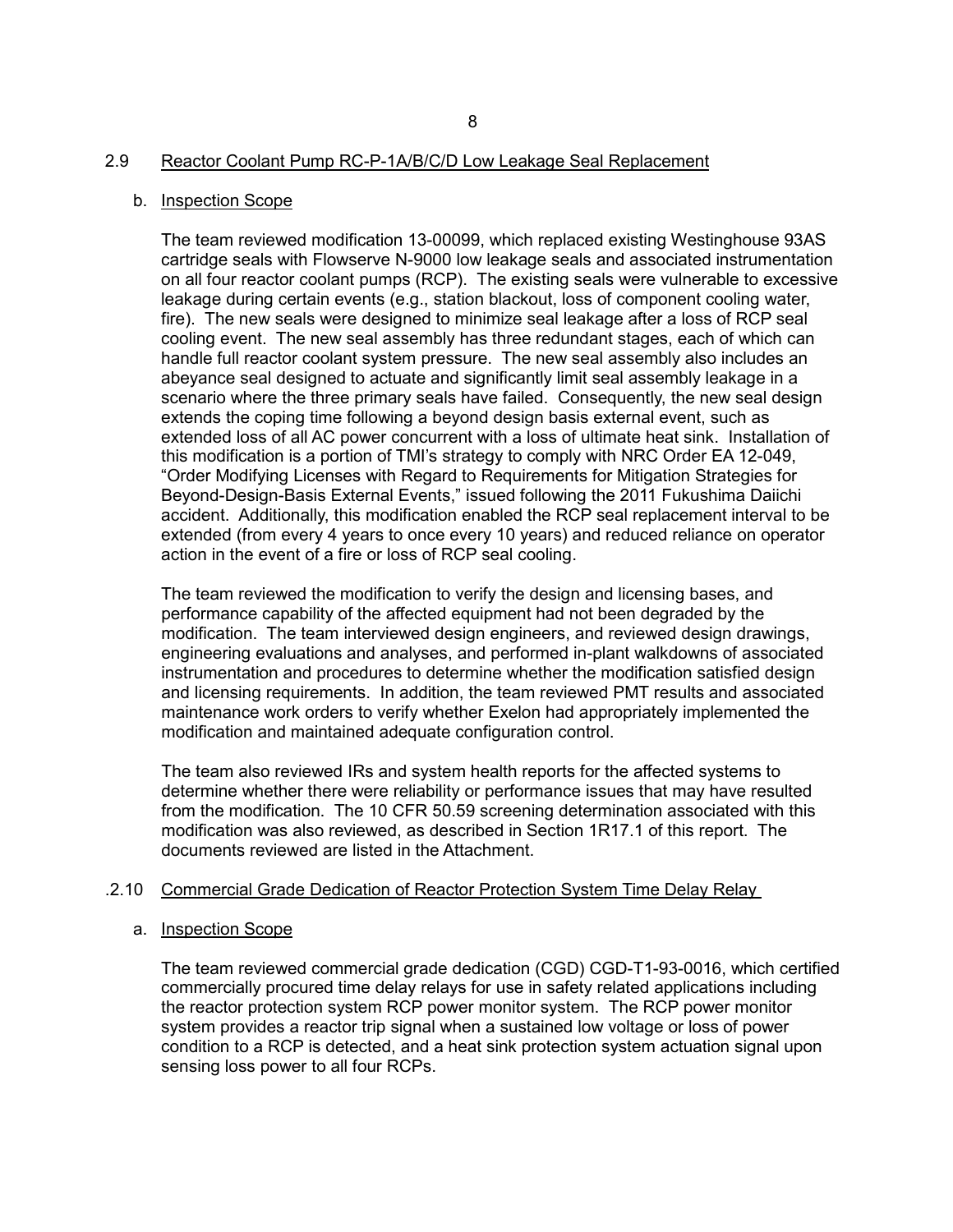The CGD technical evaluation identified six critical characteristics to be verified for acceptance of the fuses. TMI staff performed testing to verify that the relays met the specified critical characteristics. Procurement engineers reviewed the test results and implemented this CGD on September 3, 2014 to certify two relays.

On September 3, 2014 one of the RCP power monitor time delay relays failed during periodic surveillance testing. A commercial grade dedicated 120 volt, 0.1 to 3.0 sec model SSC22AAA Agastat time delay relay was issued for WO C2032806-01, Replace RC-P-1C Power Monitor 1 Timer Relay, to replace the failed relay. Material inventory records indicated one of the relays was installed in the plant and the other was returned to stock.

The team reviewed the modification to verify that the design bases, licensing bases and performance capability of the RCP power monitor system had not been degraded by the modification. The team interviewed procurement engineering staff and reviewed technical evaluations, industry test standards, and test results associated with the CGD to determine if the RCP power monitor system would function in accordance with design assumptions. The team reviewed the associated work order to verify that maintenance personnel implemented the modification as designed. The team reviewed the associated post-modification test results and performed a field verification of the fuse installation in control tower cabinet 1CB322200 to verify the fuses were properly installed and no abnormal visual characteristics were present. The documents reviewed are listed in the attachment.

b. Findings

No findings were identified.

## .2.11 Commercial Grade Dedication of Engineered Safeguards Actuation System Time Delay Fuses

a. Inspection Scope

The team reviewed CGD T1-93-0031, which certified commercially procured dual element, time delay, UL Class RK-5 Fusetron fuses for use in safety related applications. The CGD technical evaluation identified five critical characteristics to be verified for acceptance of the fuses. The critical characteristics and acceptance criteria were developed based on TMI site operating experience and industry standards. A 10 CFR 50, Appendix B certified facility was contracted to perform testing and evaluation to verify the fuses met the specified critical characteristics. Procurement engineers reviewed the test results and implemented this CGD on November 20, 2014 to certify twenty fuses.

On November 24, 2014, while installing a new Cutler Hammer model D26MR44A relay for 63Y-2/RC-2B (ESAS high pressure injection trip function) under WO C2032695, technicians identified damaged relay protection fuses. Commercial grade dedicated fuses were supplied to replace the damaged fuses. Material inventory records indicated 2 of 20 commercially dedicated fuses were issued for installation in ESAS relay cabinet 2B.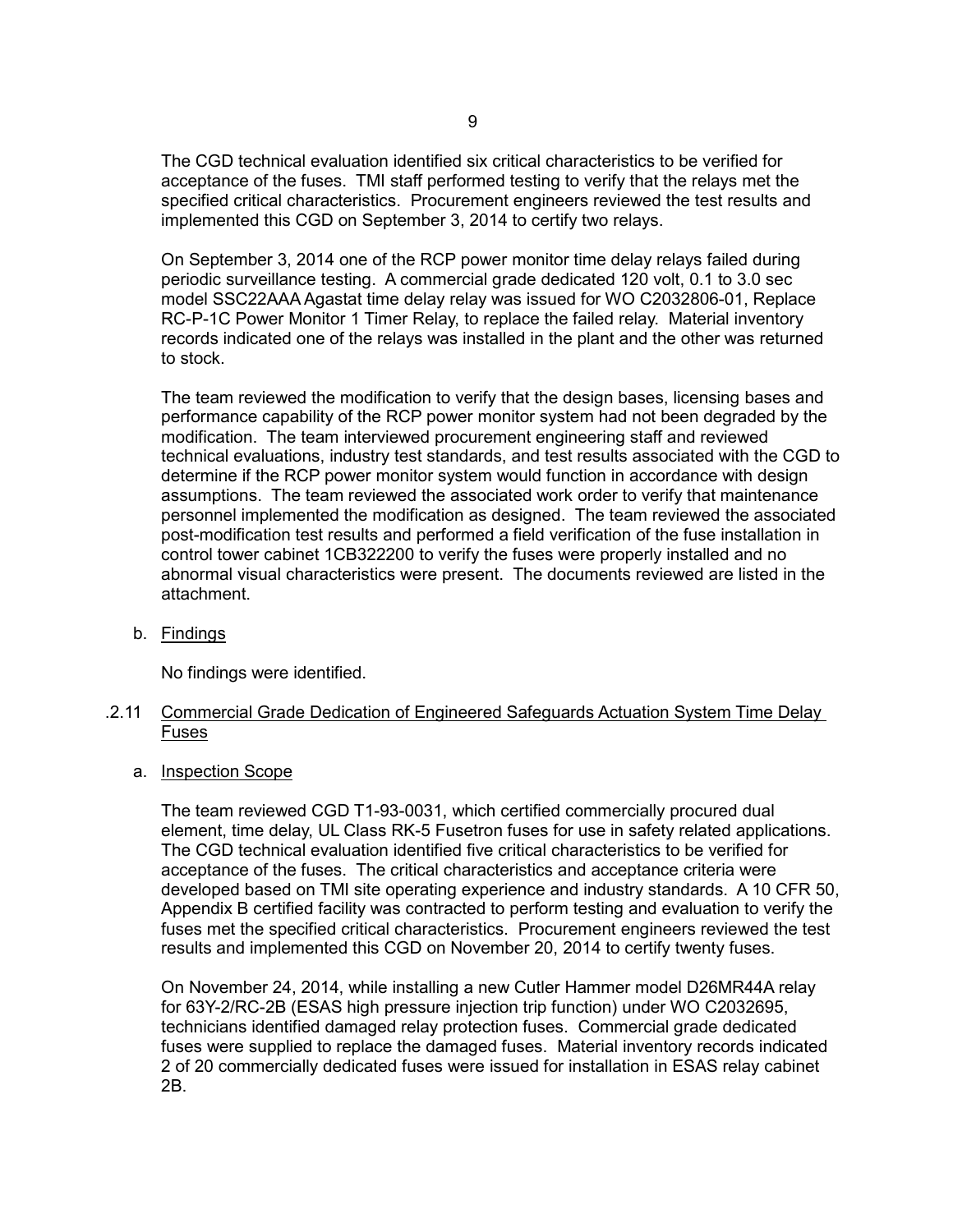The team reviewed the modification to verify that the design bases, licensing bases and performance capability of the ESAS had not been degraded by the modification. The team interviewed procurement engineering staff and reviewed technical evaluations, industry test standards, and test results associated with the CGD to determine if the ESAS and its support systems would function in accordance with design assumptions. The team reviewed the associated work order to verify that maintenance personnel implemented the modification as designed. The team reviewed the associated postmodification test results and performed a field verification of the fuse installation in ESAS cabinet 2B to verify the fuses were properly installed and no abnormal visual characteristics were present. The documents reviewed are listed in the attachment

## b. Findings

No findings were identified.

# **4. OTHER ACTIVITIES**

## 4OA2 Identification and Resolution of Problems (IP 71152)

## a. Inspection Scope

The team reviewed a sample of issue reports associated with 10 CFR 50.59 and plant modification issues to determine whether Exelon was appropriately identifying, characterizing, and correcting problems associated with these areas, and whether the planned and/or completed corrective actions were appropriate. In addition, the team reviewed IRs written on issues identified during the inspection to verify adequate problem identification and incorporation of the problem into the corrective action system. The IRs reviewed are listed in the Attachment.

b. Findings

No findings were identified.

## 4OA6 Meetings, including Exit

The team presented the inspection results to Mr. E. Callan, Site Vice President, and other members of Exelon's staff at an exit meeting on February 12, 2016. The team returned the proprietary information reviewed during the inspection and verified that this report does not contain proprietary information.

## 4OA7 Licensee-Identified Violations

The following violation of very low safety significance (Green) was identified by Exelon and is a violation of NRC requirements which meets the criteria of the NRC Enforcement Policy for being dispositioned as a non-cited violation.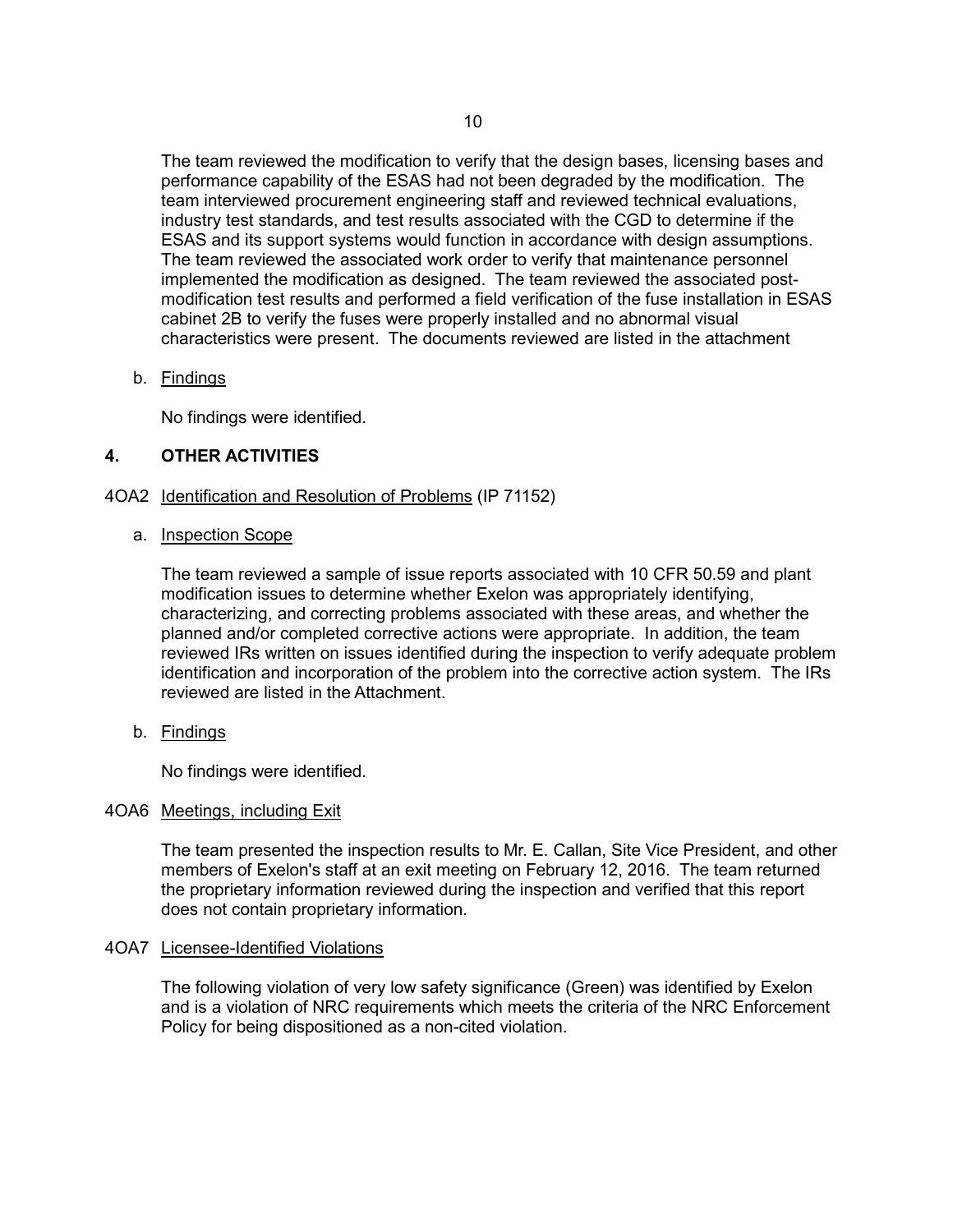Title 10 CFR 50.55a (g)(4), In-service Inspection Requirements, requires in part, that throughout the service life of a boiling or pressurized water-cooled nuclear power facility, components (including supports) that are classified as ASME Code Class 1, must meet the requirements, except design and access provisions, and preservice examination requirements set forth in Section XI of editions and addenda of the ASME Boiler Pressure and Vessel Code (BPVC) that become effective subsequent to editions specified in paragraphs (g)(2) and (g)(3) of this Section, and that are incorporated by reference in paragraph (b) of this Section, to the extent practical within the limitations of design, geometry, and materials of construction of the components. Section XI of the ASME BPVC, 2001 Edition with 2003 Addenda, Table IWF-2500-1, Examination Category F-A Supports, requires VT-3 examination of 100 percent of the ASME Class 1 supports, other than piping supports, every ISI Interval (examination item F1.40), as modified by Notes 1, 2, 3 and 5 of Table IWF-2500-1.

Contrary to this requirement, from initial plant operation until November 14, 2015, (when Exelon staff completed the initial required VT-3 examination), Exelon failed to perform the required VT-3 examination of ASME Class 1 supports, other than piping supports, (i.e. seismic support plates and associated load path components) on the TMI control rod drive mechanism assemblies. Exelon staff entered the issue into their corrective action program as IR 01678190. The inspectors evaluated this finding using IMC 0609.04, Initial Characterization of Findings, IMC 0609, Appendix A, Exhibit 2, Mitigating Systems Screening Questions, and IMC 0609, Appendix A, Exhibit 3, Barrier Integrity Screening Questions. The finding is more than minor because it is associated with the protection against external factors attribute of the mitigating systems cornerstone and adversely affects the objective to ensure availability, reliability, and capability of systems that respond to initiating events to prevent undesirable consequences. The inspectors determined that the finding was of very low safety significance (Green) because the finding did not involve the loss or degradation of equipment or function specifically designed to mitigate a seismic initiating event and was not associated with pressurized thermal shock of the reactor coolant system boundary.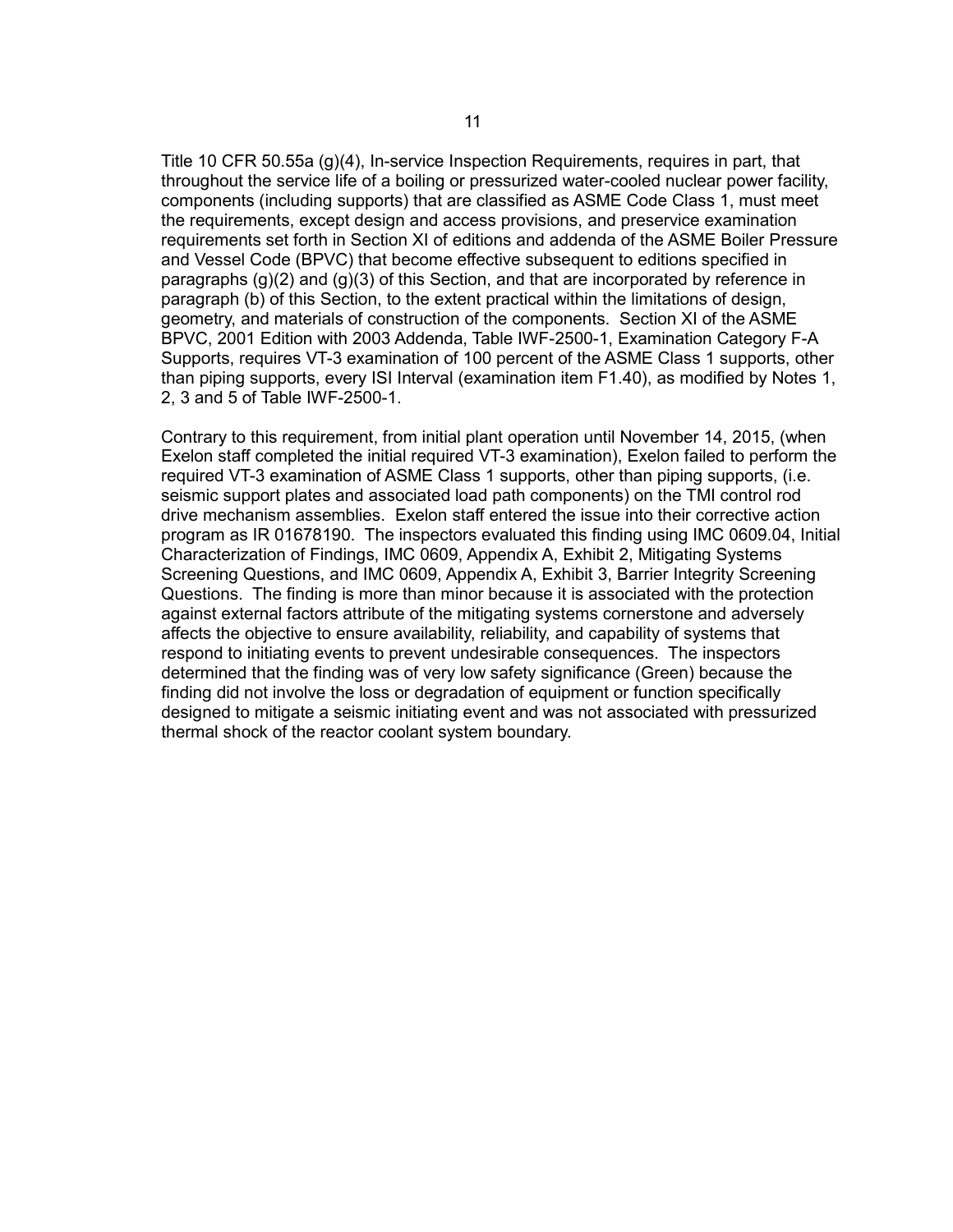## A-1

# **ATTACHMENT SUPPLEMENTAL INFORMATION KEY POINTS OF CONTACT**

# Exelon Personnel

E. Callan, Site Vice President

T. Haaf, Plant Manager

D. Atherholt, Regulatory Affairs Manager

D. Auch, Procurement Engineer

P. Bennett, Manager, Mechanical Design Engineering

H. Crawford, Nuclear Fuels Engineer

S. Diven, System Engineer

R. Ezzo, Electrical Design Engineer

M. Fitzwater, Senior Regulatory Assurance Engineer

M. Grimm, ASME Section XI Program Manager

K. Heisey, Motor Operated Valve Program Engineer

D. Hull, Electrical Design Engineer

Y. Jaber, Electrical Design Engineer

W. McSorley, Senior Design Engineer

J. Sherk, Electrical Design Engineer

E. Showalter, Electrical Design Engineer

B. Wunderly, Director, Site Engineering

NRC

M. Farnan, Motor Operated Valve Specialist, NRR

R. Mathew, Electrical Branch, NRR

D. Werkheiser, Senior Resident Inspector

# **LIST OF ITEMS OPENED, CLOSED AND DISCUSSED**

None

# **LIST OF DOCUMENTS REVIEWED**

10 CFR 50.59 Safety Evaluations

AT 971475-05, Control Rod Survivability UFSAR Markups, Revision 0 SE-000622-003, Digital Control Rod Drive Controls System Upgrade, Revision 2.1.1 ECR 14-E-002, Liquid Radwaste / Concentrated Waste Piping Reroute, Revision 0 TCP 15-00424, Up Limit Switch Polar Crane Jumper, Revision 0

**Attachment**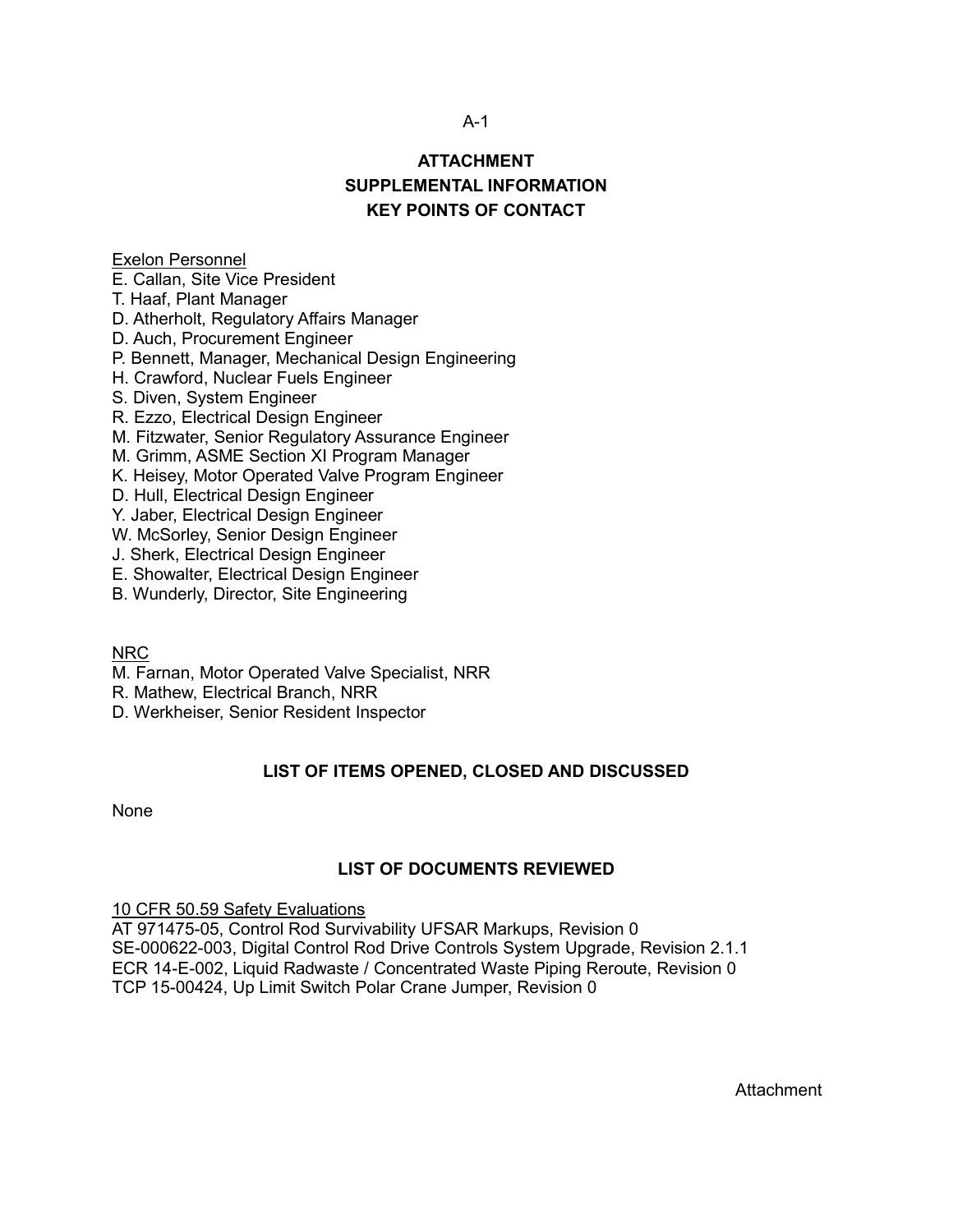10 CFR 50.59 Screened-out Evaluations and/or Applicability Determinations

C-1101-642-E420-007, ESAS Block Loading Timers Uncertainty, Revision 0

C-1101-662-5350-047, TMI-1 RCS Pressure Wide Range Accident Loop Error Analysis, Revision 0

C-1101-700-5350-006, TMI-1 Short Circuit Study at Worst Case Grid Voltage, Revision 4

C-1101-741-D510-005, Loading Summary of Emergency Diesel Generators and Engineered Safeguards Buses, Revision 5D and 5E

DCP 12-00402, Air Intake Tunnel Flood Protection Boundary Change, Revision 0

DCP 13-00183, Control Room Habitability for Offsite Hazardous Chemicals Analysis, Revision 0

ECP 11-00149, EDG Speed Switch Equivalent Replacement, Revision 0

ECP 11-00425, MU17-PT Makeup Tank Pressure Transmitter Replacement, Revision 3

ECP 14-00159, Updated Seismic Analysis for MU-V-16A/B/C/D, Revision 0

ECR 08-00544, Commercial Grade Dedication – Control Relay 5U6-2-76, Revision 0

ECR 12-00240, Loss of Phase Protection Relays, Revision 1

ECR 13-00089, HD-V-4 Bypass Valve Modification, Revision 0

ECR 13-00327, 2USS Breaker Trip Unit, Revision 1

ECR 13-00405, Hydrogen Generation Calculation Revision, Revision 0

ECR 13-00555, DR-XJ-12A/B Commercial Grade Dedication, Revision 0

ECR 14-00060, Updated Reactor Building Purge Valve Closing Stroke Time, Revision 0

ECR 14-00147, Upgrade Reactor Head Fan Motors, Revision 0

ECR 14-00484, New Statistical Design Limit for Mk-B-HTP Fuel, Revision 0

FCP 14-00484, TMI Unit 2 Cycle 21 Core Reload Design, Revision 0

NAI-1382-001, Emergency Feedwater NPSH Available Evaluation for TMI, Revision 0

TMI-15-S-0038, OP-TM-AOP-034, Batch, Loss of Control Building Cooling, Revision 0

TMI-15-S-0364, AOP-046 Inadvertent ESAS Actuation Procedure Change, Revision 0

## Completed Surveillance or Post-Modification Tests

OP-TM-424-231, Emergency Feedwater Capacity Test, Revision 18

Visual Examination Reports BOP-VT-2013-066 and BOP-VT-2013-066, Pressurizer Lower Heater Bundle Bolting performed 11/8/13

**Modifications** 

ECR 07-01037, Digital Rod Control Drive Control System Upgrade, Revision 3 & 4

ECR 12-00217, CRDM Replacement Project, Revision 2

ECR 12-00278, Replacement Middle and Lower Pressurizer heater Bundles, Revision 1

ECR 12-00370, Condensate Storage Tank 'A' Buried Piping Mitigation, Revision 2

ECR 12-00410, Foxboro E11GM-HSAE1 Commercial Grade Dedication, Revision 0

ECR 12-00441, T1R20 Pressurizer Heater Bundle Replacements – Electrical, Revision 0

ECR 12-00471, ESAS Relay Replacement Project, Revision 3

DCP 13-00041, ESAS Cabinet 1B and 5A Relay Replacement, Revision 7

DCP 13-00099, RC-P-1A/B/C/D Low Leakage Seal Replacement, Revision 2

DCP 13-00200, MU-V-2B Close Torque Switch Bypass, Revision 1

DCP 14-00279, Unfused Control Circuits on DC Motors, Revision 0

ECP 15-00159, Replacement Primary PT Fuses for EG-Y-1A/B and EG-Y-4, Revision 0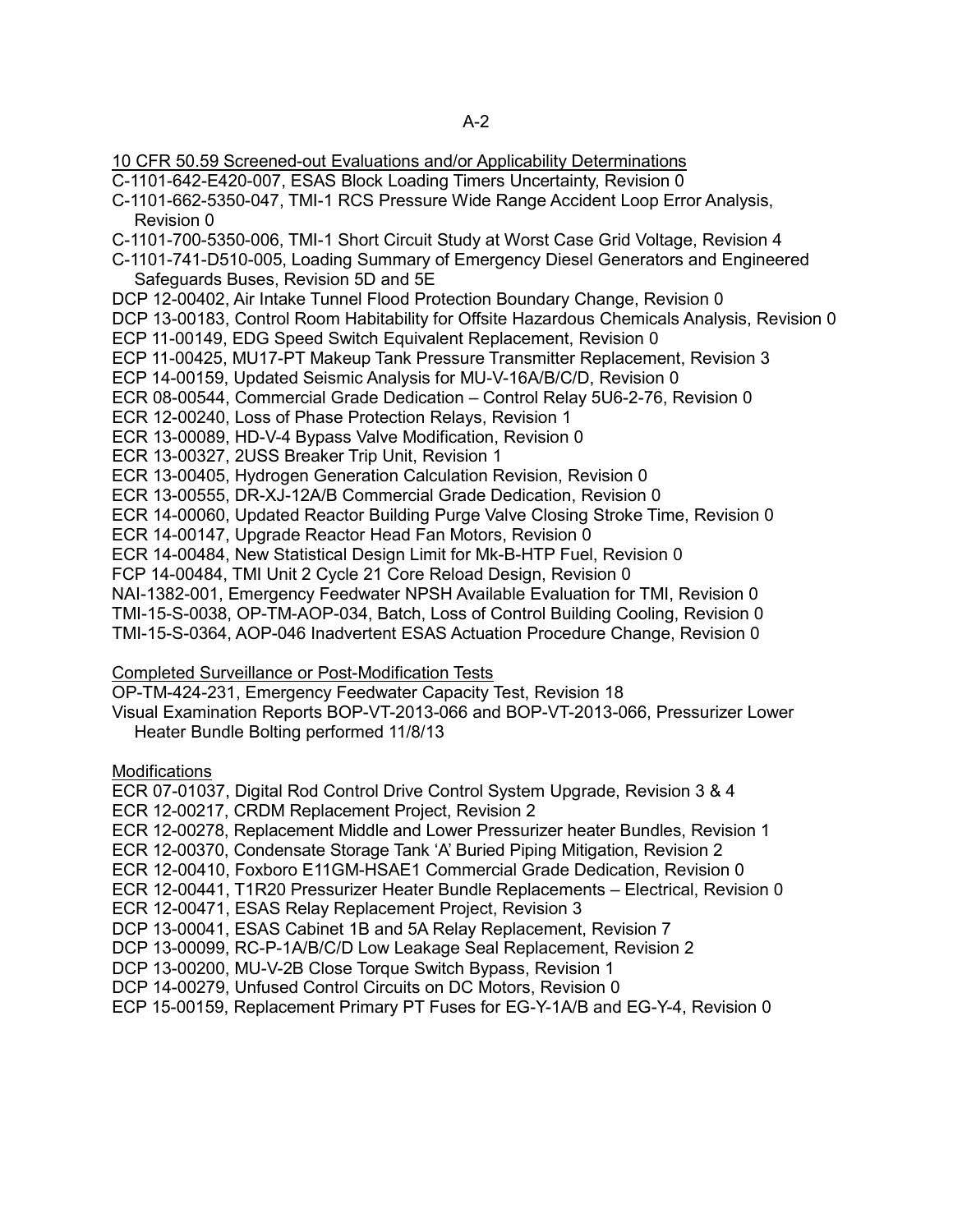Licensing and Design Basis Documents

Technical Specifications Section 6.9.5, Core Operating Limits Report, Amendment 279 TMI-1 Cycle 21 Core Operating Limits Report, Revision 11 UFSAR Section 9.9, Fire Protection Program, Revision 22

## Calculations and Analysis

AREVA 86-9144404, Control Rod Survivability Analysis Summary, Revision 1 MU-V-2B MIDAS Datasheet, Revision 5 and 6

C-1101-900-5320-025, SQUG USI A-46 Seismic Evaluation of Relays for TMI Unit 1, Revision 2 DC5375339A-1, Control Building GOTHIC Appendix R Analysis – CMT 613672, Revision 2 DC5375339B-1, Control Building – GOTHIC Loss of Chiller Analysis, Revision 0

# Engineering Evaluations

BAW-10179P-A, Safety Criteria & Methodology for Acceptable Cycle Reload Analyses, Revision 8

- CGD-T1-92-0012, Commercial Grade Dedication Evaluation for Mercer Model FCR 500R Expansion Joint, Revision 3
- CGD-T1-93-0016, Commercial Grade Dedication Evaluation for Agastat Time Delay Relay SSC22AAA and Relay Base Socket BCSA11SC for the Reactor Coolant Pump Power Monitor System, Revision 0

CGD-T1-93-0031, Commercial Grade Dedication Evaluation for Dual Element, Time Delay, UL Class RK-5 Fusetron Fuse, Revision 2

EGS-TR-923500-01, Class 1E Environmental Qualification of Eaton Cutler-Hammer D26 Type M Relays, Revision B

TMI-1 Cycle 21 Preliminary Fuel Cycle Design Review Package, dated 1/2015

## Drawings

1760240 Sht. 1B, "B" Emergency Diesel Generator 3-Line & Schematic, Revision 17

206-011, Electrical Main One-Line & Relay Diagram, Revision 55

208-498, MU-V-2B Elementary Diagram, Revision 12

209-040, GN-P-2 Electrical Elementary Diagram, Revision 8

209-042, LO-P-9A/B Electrical Elementary Diagram, Revision 8

302-660, Makeup & Purification Flow Diagram, Revision 47

302-661, Makeup & Purification Flow Diagram, Revision 63

# **Procedures**

1107-4.2, Control Panel Fuse Listing, Revision 23

CC-AA-102, Design Input and Configuration Change Impact Screening, Revision 28

CC-AA-103, Configuration Change Control for Permanent Plant Changes, Revision 27

CC-AA-103-1001, Configuration Change Control Guidance, Revision 5

CC-AA-103-2001, Setpoint Change Control, Revision 3

CC-AA-107, Configuration change Acceptance Testing Criteria, Revision 9

CC-AA-107-1001, Post Modification Acceptance Testing, Revision 5

CC-AA-112, Temporary Configuration Changes, Revision 23

CC-AA-206, Fuse Control, Revision 10

CC-AA-309, Control of Design Analysis, Revision 11

ER-AA-302-1001, MOV Rising Stem Thrust & Torque Sizing & Setup Methodology, Revision 9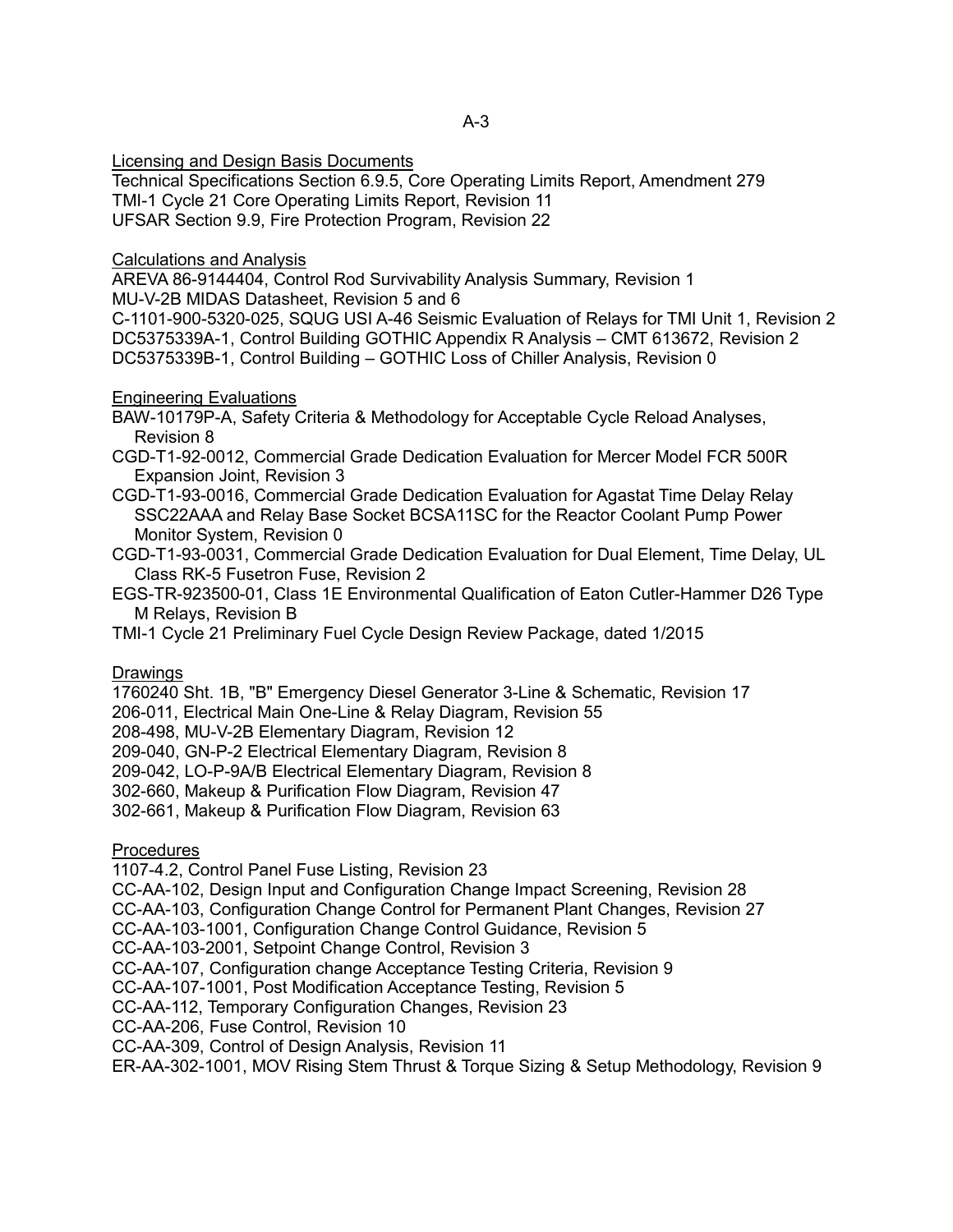LS-AA-104, 50.59 Review Process, Revisions 8, 9, and 10

LS-AA-104-1001, 50.59 Resource Manual, Revision 9

LS-AA-104-1002, 50.59 Applicability Review Form, Revision 5

LS-AA-128, Regulatory Review of Changes to the Approved Fire Protection Program, Revision 2

MA-TM-123-002, Joslyn Clark Relay Maintenance PMT/Inspection, Revision 1

OP-TM-MAP-F0103, Controlled Bleed off Flow Hi, Revision 4

OP-TM-MAP-F0105, RCP Seal Total Injection Flow Hi/Lo, Revision 3

OP-TM-PPC-A0521, RC-P-1A Seal Water Temperature at Radial Bearing, Revision 3

OP-TM-PPC-A0948, RC-P-1A CBO Flow, Revision 0

OP-TM-PPC-C4256, RC-P-1A Seal Differential Pressure, Revision 0

PES-S-004, Sampling Plan, Revision 2

SM-AA-300, Procurement Engineering Support Activities, Revision 6

SM-AA-300-1001, Procurement Engineering Process and Responsibilities, Revision 18

System Health Reports

Emergency Diesel Generator System Health Report, 4th Quarter 2015

Feedwater System Health Report, 4th Quarter 2015

Main Generator Cooling and Seal Oil System Health Report, 2nd Quarter 2015 Makeup and Purification System Health Report, 1st Quarter 2016

Station Blackout Diesel Generator & Support System Health Report, 4th Quarter 2015

| <b>Issue Reports</b>                        |           |           |
|---------------------------------------------|-----------|-----------|
| 00741412                                    | 01534891  | 02602169  |
| 01280906                                    | 01581230  | 02602183  |
| 01486912                                    | 01586950  | 02602191  |
| 01491049                                    | 01678190  | 02602202  |
| 01495714                                    | 01699526  | 02607565  |
| 01533843                                    | 02501529  | 02610007* |
| 01534604                                    | 02590639  | 02615755  |
| 01534641                                    | 02596217  | 02621375* |
| 01534736                                    | 02598277  | 02621647  |
| 02623657*                                   | 02624892* |           |
| 02624222*                                   | 02625191* |           |
| 02624304*                                   | 02625416* |           |
| * IR written as a result of this inspection |           |           |
|                                             |           |           |

Maintenance Work Orders

| A2165535             | C2031545             | R2230367 |
|----------------------|----------------------|----------|
| C2029420             | C <sub>2031715</sub> | R2235623 |
| C <sub>2030137</sub> | C <sub>2032806</sub> | R2237269 |
| C <sub>2030554</sub> | C <sub>2033815</sub> | R2244482 |
| C <sub>2031112</sub> | R2102160             |          |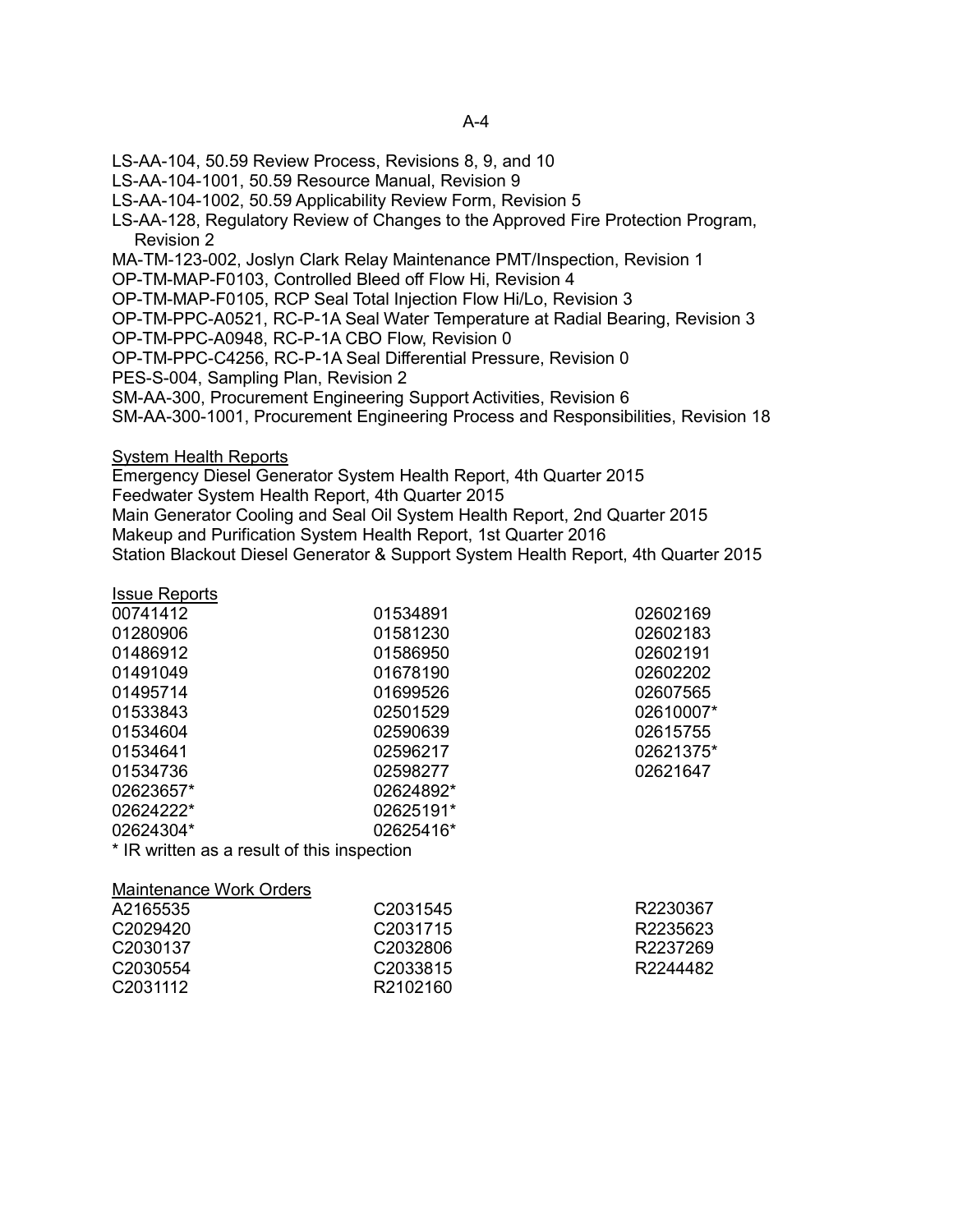Vendor Technical Manuals

MI 20-215, E11GM Series Pressure Transmitter dated July 1979

VM-TM-3116, Schweitzer Engineering Labs (SEL) 451 Digital Relay, Revision 0

VM-TM-0311, Diamond Power, Control Rod Drive Mechanism Instruction Manual for Shim Safety and Axial Power Shaping Rods, Revision 0

VM-TM-3129, Flowserve N-9000 Three-Stage Mechanical Seal Cartridge, Revision A

Miscellaneous

AREVA Technical Document 33-9097473-000, Type 'C' Replacement CRDM's Stress Report, Revision 0

AREVA, Engineering Information Record 51 – 9214715 – 000, TMI Unit 1 RVCH Examination Final Report dated 11/13/2013

EPRI TE-CGIEJ01, CGI Joint Utility Task Group (JUTG) Commercial Grade Item Evaluation for Expansion Joints (Metallic & Non-Metallic without Tie-Rods, Revision 0

EPRI TE-CGIFU01, CGI JUTG Commercial Grade Item Evaluation for UL 198E Listed Fuses, Revision 1

EPRI TE-CGIPT01, CGI JUTG Commercial Grade Item Evaluation for Pressure and Differential Pressure Transmitters, Revision 0

EPRI TE-CGIRL01, CGI JUTG Commercial Grade Item Evaluation for Electromagnetic Relays-Control, Revision 0

EPRI TE-CGITD01, CGI JUTG Commercial Grade Item Evaluation for Electrically Activated Time-Delay Relays, Revision 0

EPRI TR-017218-R1, Guideline for Sampling in the Commercial-Grade Item Acceptance Process (January 1999)

NEI 96-07, Guidelines for 10 CFR 50.59 Implementation, Revision 1

NRC Regulatory Guide 1.187, Guidance for Implementation of 10 CFR 50.59, Changes, Tests, and Experiments, dated November 2000

NRC Technical Specification Amendment and Safety Evaluation Report for Control Rod Drive Control System Upgrade (ML092740791), dated 5/27/10

Power Labs Report TMI-9222, CGD Testing of Foxboro Model E11GM-HSAE1 Pressure Transmitter dated 2/14/14

Power Labs Report TMI-42293, Failure Analysis of an Agastat Model SSC22AAA Time Delay Control Relay dated 9/29/14

Power Labs Report TMI-53653, CGD Testing of Fusetron Dual Element Time Delay Class RKk-5 Fuses dated 11/11/14

QualTech NP Report CJ5395-1, Commercial Grade Dedication Plan for Tyco/Agastat Time Delay Relays, P/N SSC22AAA and SSC22ACA, Revision 1

TMI Receipt Inspection Report 0071897, Bussmann Dual Element Time Delay Fuses, dated 11/20/14

TMI System 226, RC-P-1A 3<sup>rd</sup> Stage N-Seal Condition Monitoring Plan, Revision 1

Topical Report 113, Generic Letter 89-10 MOV Program, Revision 8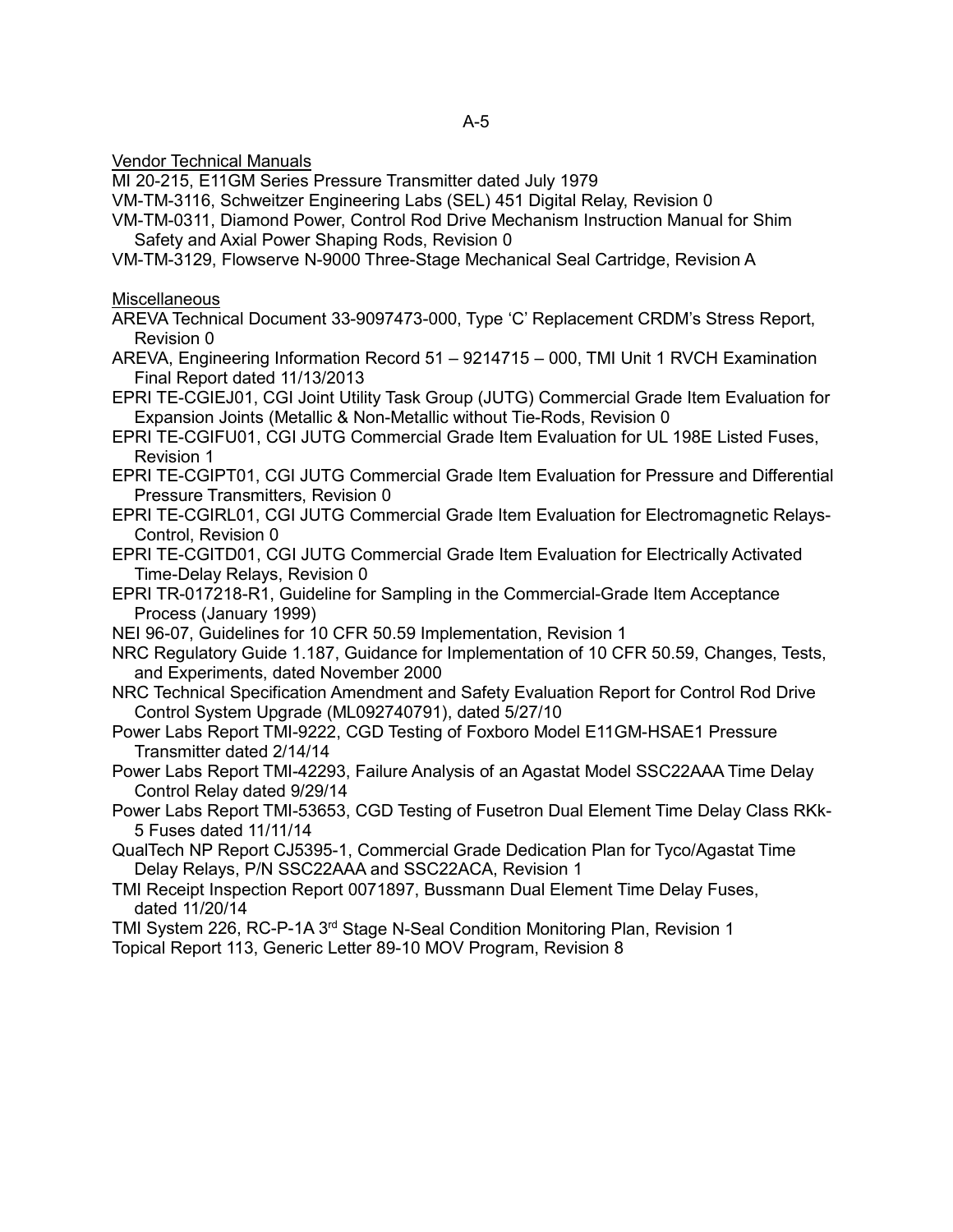- Ultrasonic Examination Report No.: VE-ISI-2013-003, Pre-Service Sample of CRDM Weld inspection of 24 Outer Peripheral Drives and 26 RCP Replacement Pump Studs dated 10/30/2013
- United Laboratories (UL) 248-12, Standard for Safety Low-Voltage Fuses Part 12: Class R Fuses dated 8/18/15

Audits and Self-Assessments

FASA 596784, 50.59 / Permanent Plant Modifications Focused Area Self-Assessment dated 12/18/15